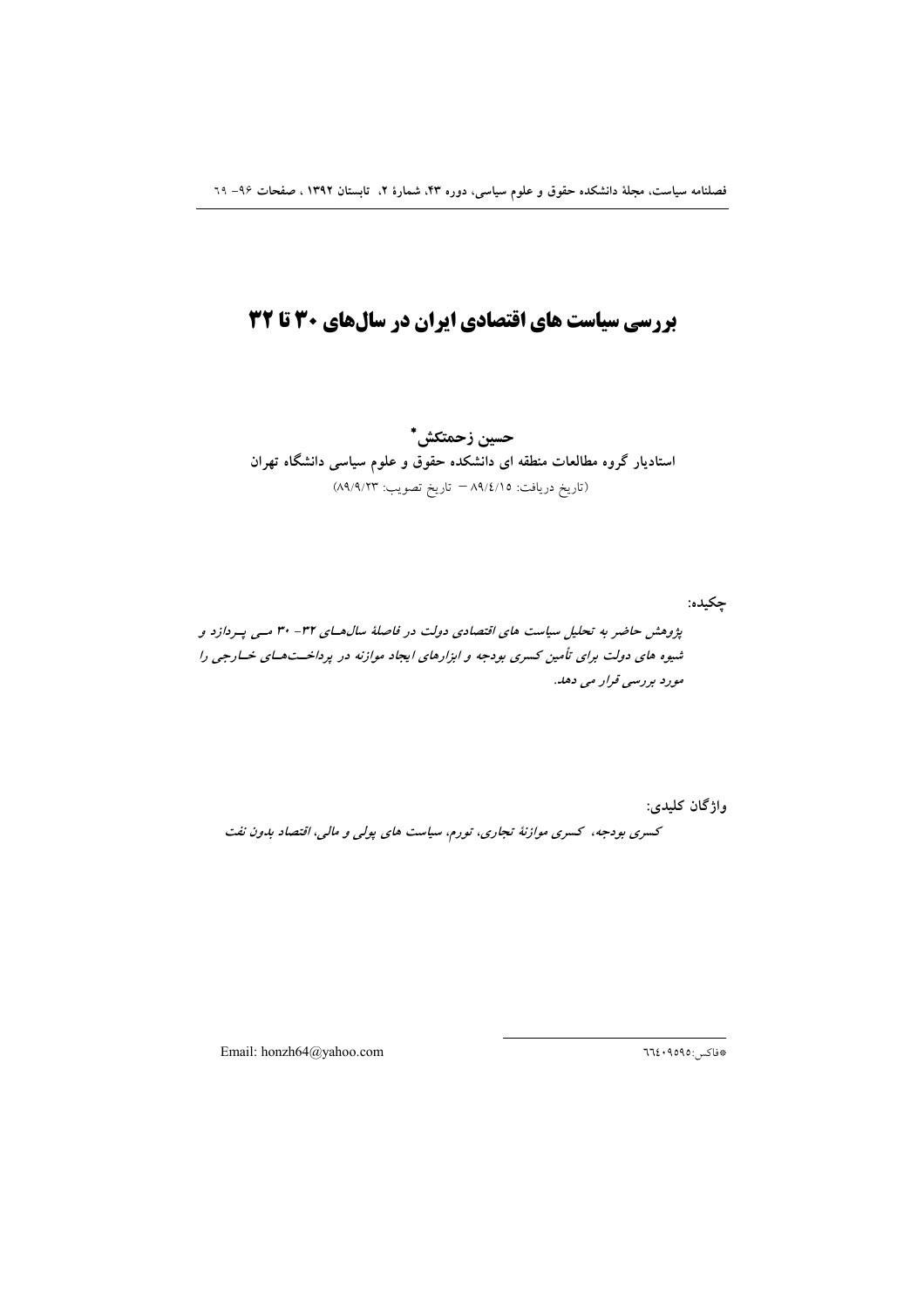#### مقدمه

در واکنش به شرایط اقتصادی خاصی که به تبع قطع درآمدهای ارزی حاصـل از صـادرات نفت بر اقتصاد ایران مابین سال های ۳۲- ۳۰ تحمیـل گردیـد تمهیـداتی توسـط دولـت وقـت اندیشیده شد که اساس سیاست های اقتصادی این دوره را تشکیل میدهد. برخی سیاست های مزبور را که در این دوره برای مقابله با بحران پیش آمده اتخاذ گردید به عنوان یک اسـتراتژی توسعهٔ اقتصادی که زمینهٔ رهایی اقتصاد کشور از وابستگی به درآمدهای نفتی و در عـین حـال تنظیم بودجهٔ متوازن را فراهم نمود مورد بازخوانی قرار میدهنـد. در همـین راسـتا در برخـی منابع و پژوهشها از مجموعهٔ سیاستهای اقتـصادی دولـت مـصدق در دوره زمامـداریش بـه "اقتصاد بدون نفت" تعبير مي گردد. البته اين نامگذاري نسبت به زمان اجراي برنامههاي مزبـور امری حادث محسوب میگردد. به این معنی که در مقطع ۳۰ الی ۳۲ که زمان اجرای برنامههای دولت مصدق بود هیچگاه از طرف وی و یا اطرافیانش از این امر به عنوان استراتژی اقتـصادی کشور یاد نگردید. بلکه تنها به این تعبیر اکتفا می گردید که سیاستهای دولت در راستای اداره کشور در زمان قطع درآمدهای نفتی است. اما بعدها از سوی برخی این امر نــه تنهـا بــه عنــوان سیاستی تاکتیکی و موقتی برای گذار از مرحلهای خاص مورد تائید و تصدیق قرار گرفت بلکه به تراز استراتژیی کلان، ارتقاء و به عنوان الگو و مدلی قابـل تقلیـد و الهـامبخـش بـرای ادوار بعدی مورد تمجید قرار گرفته و تئوریزه گردید. بدینگونه سیاستهـای اتخـاذ شـده در دوران مصدق واجد خصلت تاريخي صرف نبوده، بلكه بعضاً از آن به عنوان الگويي بــا النــسبه موفــق که از این ظرفیت برخوردار است که به سرمشقی برای الگوهای توسعهٔ اقتصادی ایران در ادوار بعدی تبدیل شود و راهی برای گذار از اقتصاد تک محصولی و گسترش صـادرات غیرنفتـی پیش روی سیاستگزاران اقتصادی قرار دهد یـاد گــشته اسـت. از ایــن(و تحلیــل سیاســتهـا و برنامههای اقتصادی این دوره و اعتبارسنجی براهینی کـه در دفـاع از ایــن خـطـمــشیهـا طــرح گردیده از ضرورتی مضاعف برخوردار میگردد. فرضیه مقاله حاضر بر این گزاره استوار است که: «سیاست های انخاذی دولت در مقطع ۳۲ - ۳۰ بیش از آنکه ناظر بر استراتژی کلان به ای توسعهٔ پایدار باشد به مثابهٔ تاکتیکهایی مقطعی و میوقتی بیرای برونرفت از بحیران اقتیصادی ناش<sub>می</sub> از قطع درآملهای نفت<sub>می</sub> قابیل درک و *ارزیبابی است.»*. بیرای ارزیبابی کیم و کیف سیاست های این دوره در آغاز لازم است که نمایی از وضعیت اقتصادی کشور در هنگام ملـی شدن نفت ارائه دهيم.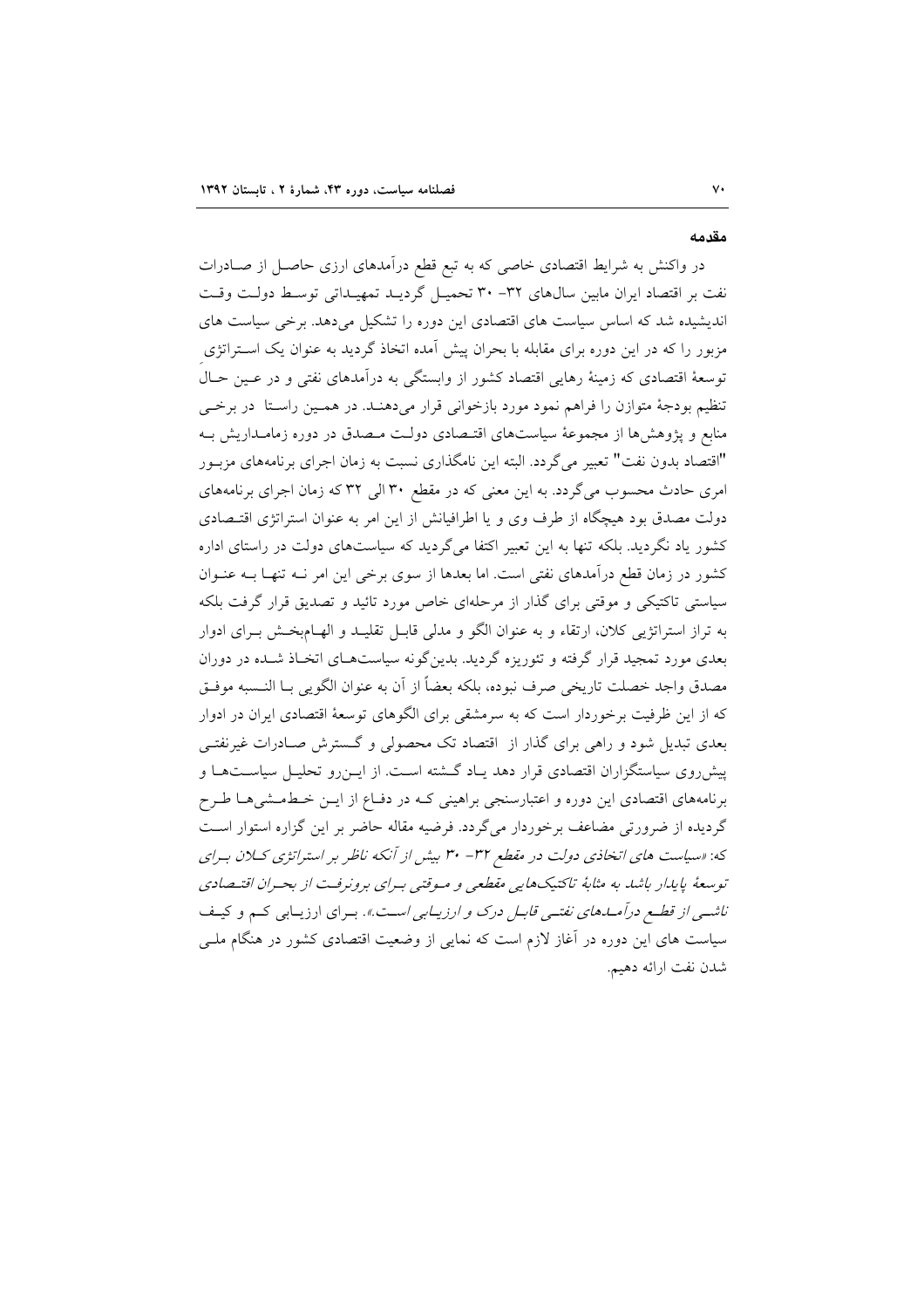# وضعت اقتصادی کشور در هنگام ملی شدن نفت

دولت برآمده از ملی شدن نفت وارث شرایط اقتصادی بود که دولتهای پـس از شـهریور ۲۰ با آن مواجه بودند. با اشغال ایران روال عادی اقتصاد کشور دچار بحران شد. در ایــن زمــان شاهد شدیدترین تغییرات در سیاست پولی کشور هستیم. بر اسـاس تــصویب نامــه نهــم مهــر ۱۳۲۰ هیأت وزیران، ارزش رسمی ریال در برابـر ارزهـای عمـده یعنـی لیـره انگلـیس و دلار آمریکا به نصف کاهش یافت و به ترتیب از ٦٩ ریال به ١٤٠ ریال و از ١٧ ریـال بـه ٣٥ ریـال افزایش یافت.این مسئله نتایج متعددی به همراه داشت. اولـین نتیجـه عینـی آن بـود کـه تنـزل ارزش ریال تقاضای نیروهای متفقین مستقر در ایران را افزایش داد. همچنین بـا کـاهش ارزش ریال مبالغی که شرکت نفت انگلیس و ایران به عنوان عمدهترین تشکیلات اقتصادی در داخـل کشور از طریق تبدیل لیره به ریال به اقتصاد کـشور تزریـق مـیiمـود در دو سـال اول بعـد از اشغال به حدود نصف دوران قبل از آن کاهش یافت. از جانب دیگر افزایش نرخ برابری ریـال با لیره و دلار و الغای سیاست نرخ ترجیحی ارز برای ورود کالاهای ضـروری در کنـار کمبـود عمومی کالا در شرایط جنگ جهانی دوم و از میان رفتن امکان تجارت ایـران بـا آلمـان کــه در دوره قبل از جنگ حدود ٤٥٪ تجـارت خـارجي ايـران را در دسـت داشـت، موجـب كـاهش چشمگیر واردات کالا به کشور و افزایش قیمت کالاهای مصرفی گردید کـه نهایتـاً بـه احتکـار گسترده در سطح کشور منجر شد. در این شرایط نیازهای رو به تزاید قوای متفقین برای تــأمین مایحتاج خود منجر بدان گردید که بانک ملی به انتشار اسکناس و افزایش حجم پـول مبـادرت ورزد. به نحوی که حجم انتشار اسکناس در گردش توسط بانک ملی از ۳۵۰ میلیـون ریـال در سال ۱۳۱۹ به ۷۷٦۲ میلیون ریال در سال ۱۳۲۳ رسید. افزایش حجم پول در گردش در شرایط کمبود کالا به افزایش سرسام اَور تورم و قحطی انجامید. در این شرایط بر اساس اَمــار رســمی بانک ملی شاخص هزینه زندگی از ۲۰۹ در مرداد ۱۳۲۰ به ۱۰۰۳ در پایان ۱۳۲۲ رسید (قدیری اصلی، سیاست های پولی، صص ۲۱۰- ۲۰۰).با پایان جنگ تا حدودی از روند تورمی کاسته شد. با ایس وجود حوادثی نظیر جنگ کره در سال ۱۹۵۰ و دامن زدن به حس بدبینی و تـرس از آینـده در بازارهای جهان موجب افزایش عمومی قیمتها بـه خـصوص مـواد غـذایی گردیـد. همچنـین شرایط جنگی موجب افزایش تقاضا برای کالاهای صنعتی گردیـد (توانایـان فـرد، ١٣٦٠، ص١٩).البتـه نباید از نظر دور داشت که درسال۵ای نخست پس از جنگ جهانی دوم عمدهترین مولفه تـأثیر گذار بر سیاست های اقتـصاد بـینالملـل و بازارهـای جهـانی را بایـست در برنامـه بازسـازی اقتصادی کشورهای اروپایی موسوم به طرح مارشال سراغ گرفت که بـه افـزایش تقاضـا بـرای محصولات خام در سطح جهان بخصوص سوخت فسیلی انجامید. در طول تمـامی سـالهـای یس از شهرپور ۲۰ درآمدهایی که از محل بهره برداری از تاسیسات نفت جنـوب عایــد ایــران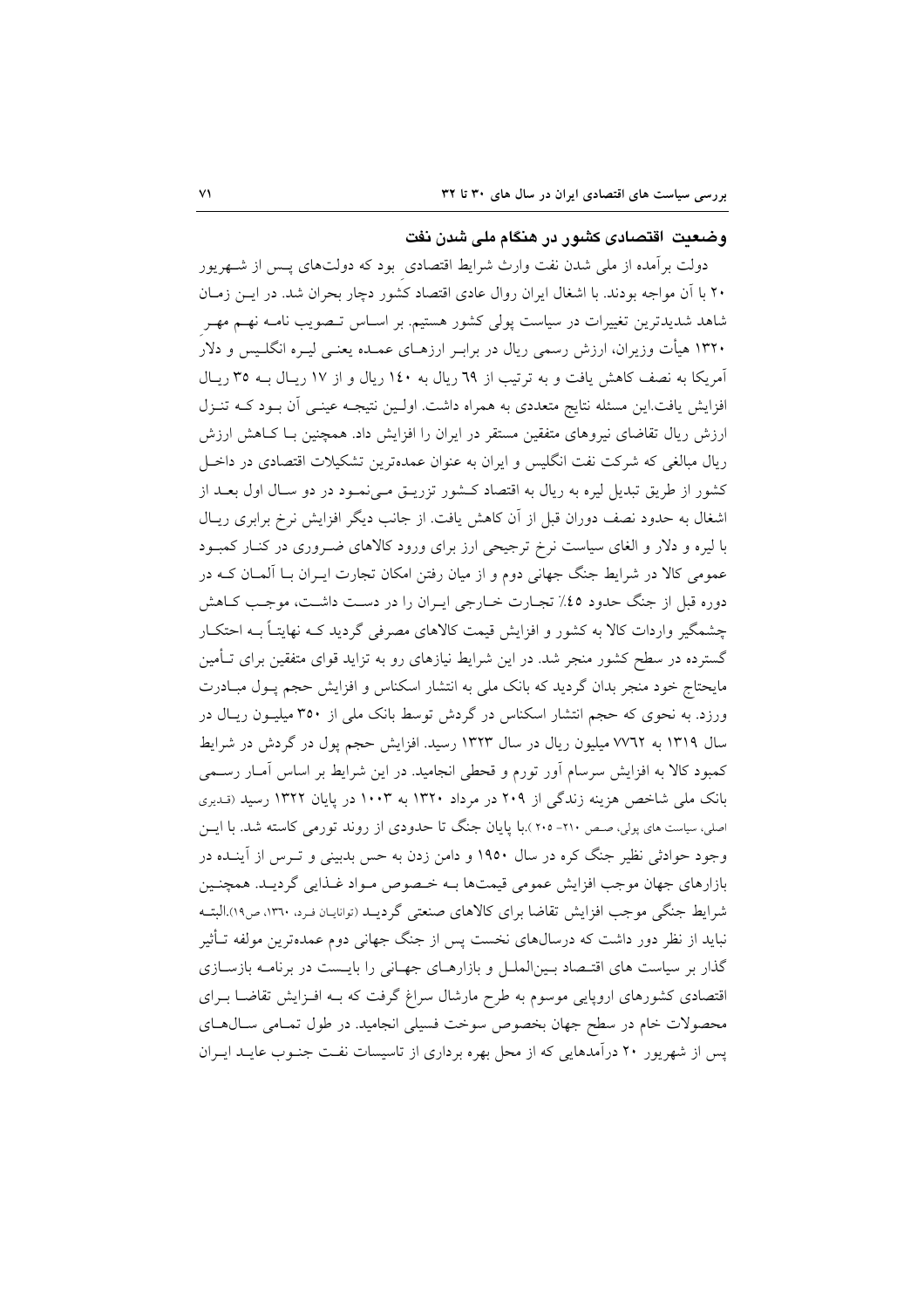می گردید رقم عمدهای از بودجهٔ خزانه را تشکیل می داد و نقش عمدهای در تراز پرداختهای خارجی کشور ایفا می نمود. برای اولین بار در سال ۲۷ استفاده از درآمد نفت به عنوان مـستقل در بودجه سالیانه مطرح گشت (مردوحی،۱۳۸۱، ص۱۰۳) در این مدت نفت و فرآورده هـای نفتـی عمدهترین قلم صادرات ایران به شمار می آمـد. تـا آنجـا کـه در سـال ۱۳۲۹ نزدیـک بـه ٦٥٪ دریافتهای ارزی ایران از فروش نفت و فرآورده های نفتی تـامین مـی شـد. همچنـین بخـش دیگری از دریافتهای ارزی ایران از طریق صادرات کالاهای غیرنفتی و خدمات و استفاده از اعتبارات بلندمدت خارجي بدست مي آمد و ارزهاي دريافتي صرف واردات كالاها و خــدمات و بازیر داخت وام واعتبارات بلندمدت خارجی می شد.(لامع، ۱۳۷۲، ص۲۹)

# سیاست های دولت برای مقابله یا بحران اقتصادی

با قطع صادرات نفت ایران در سال ۱۳۳۰ منبع عمده درآمد دولت و محل اصلی تـامین ارز مورد نیاز برای واردات کالا قطع گردید. طبیعتاً در این شرایط دولت برای مقابله با ایــن شــوک ناگهانی تمهیدات و تدابیری اندیشید که می توان از آن به "سیاست های اقتصادی دولت بـرای مقابله با بحران قطع درآمد نفت" تعبير نمود. همانگونه كه نويسنده كتاب "مصدق و اقتــصاد" اظهار داشته بهترین و مستندترین تحلیل از سیاستهای اقتصادی دوره ذکر شده را بایست از لابلای لوایح و قوانین تصویب شده در فاصله بهار ۱۳۳۰ تا مرداد ۳۲ جست (توانایـان فـرد، ۱۳۶۰، ص١٨٥). در واقع درک درست از شرايط اقتصادي مقطع مورد نظـر و سياسـت هـاي اتخـاذي دولت بدون تحلیل و فهم این دسته از مقررات و آثار تبعی آن ممکن نمیگردد. زیرا این لوایح و قوانین بازخورد شرایط اقتصادی جامعه و و بـه منزلـهٔ پاسـخی بـه ایـن شـرایط مـی باشـند. همانگونه که اشاره رفت خزانه دولت با توقف پرداختهای شرکت نفت انگلیس و ایران دچار کسری بودجهٔ شدیدی گردید. همچنین تعهد پرداخت حقوق کـارگران و پرسـنل بیکـار شـدهٔ شرکت نفت نیز بار سنگینی بر دوش دولت تحمیل می نمود. در ایـن شـرایط دولـت بـرای در اختیار قرار دادن ارز مورد نیاز وارد کنندگان دچـار محــدودیت بــود. جــدول زیــر درآمــدها و هزینههای دولت در سالهای قطع درآمد بودجه از محل نفت را نشان می دهد.

| جدون در استاند و مرتبه مدارستان ۲۰۰ به میشورد ریان |             |             |            |  |  |
|----------------------------------------------------|-------------|-------------|------------|--|--|
| ۱۳۳۲                                               | ۱۳۳۱        | ۱۳۳۰        |            |  |  |
| 9/0                                                | $V/\Lambda$ | $V/\Lambda$ | درآمدها    |  |  |
| ۰.                                                 | ۱۰/۳        | 4/V         | هزينه ها   |  |  |
| $\cdot/0$                                          | Y/0         | ۱٬۹         | كسرى بودجه |  |  |
| $(YAY = 11707 \ldots 16.56)$                       |             |             |            |  |  |

در حوزه مالیه عمومی برای تامین کسری بودجهٔ دولت راههای مختلفـی پـیش بینـی شـده است که از قِبَل آن هم دریافتی های دولت افزایش و هم هزینههـای جـاری کــاهش یابــد. ایــن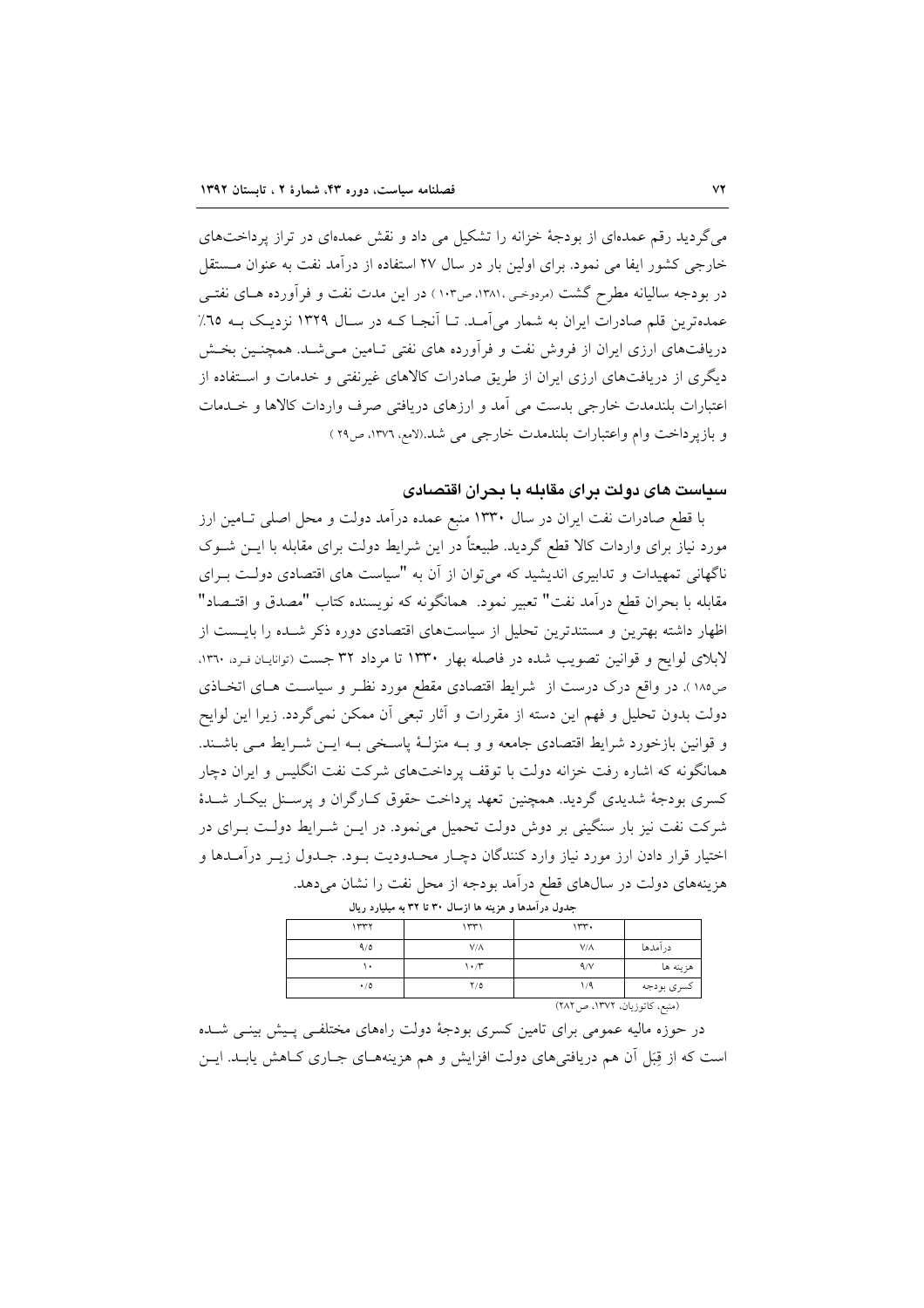سیاستها در کل به دو بخش مالی یا بودجه ای و پولی تقسیم می گردند. سیاستهای مـالی و یولی مجموعهای از تصمیمات و اقداماتی است که به ترتیب بوسیله دولت و بانک مرکزی در جهت تنظیم و کنترل تقاضای کل تولید طرح می شـوند. بانـک مرکـزی مـیتوانـد سـطح کـل فعالیتهای اقتصادی را بوسیله تغییر در میزان عرضه پول و انتظارات جامعه دربارهٔ نـرخ بهـره آینده تحت تاثیر قرار دهند. دولت نیـز مـیتوانـد سـطح تقاضـای کـل تولیـد را بـا تغییـر در هزینههای عمومی و تغییر در سطح مالیات به کنترل درآورد. سیاستهـای مـالی کـه نـاظر بـر افزایش درآمد دولت می باشند را می توان در افزایش مالیات اعم از مستقیم و یـا غیرمـستقیم و همچنین استقراض از بانکها و یا موسسات اعتبـاری و دول خــارجی جــست. سیاسـت هــای پولی نیز شامل تغییر در ارزش برابری پول ملی در برابر ارزهـای خـارجی و تغییـر در میـزان عرضهٔ اسکناس و خرید و فروش اوراق قرضه در بازار میباشد. در برنامههـای اقتـصادی ایــن دوره شاهد استفاده از تمامی این ابزارها برای غلبه بر کسری بودجه هستیم. در آغاز به سیاست های پولی اتخاذ شده در این دوره و بررسی آثار و تبعات آن میپردازیم.

#### سياست های يولی

# انتشار اسكناس بدون يشتوانه

پیش از ورود به بحث لازم است مختصری به تحولی که در نگرش نسبت به پـول در قـرن بیستم حادث گشت اشاره کنیم. این سابقه تاریخی از این حیث واجد اهمیت است که سیاست اتخاذی دولت در انتشار اسکناس بدون رعایت پشتوانه قانونی طلا و ارز تقریبـاً در دورهٔ گــذار میان سیستم طلا پایه و سیستم شناور شدن پول و انقطاع علقههای پول با فلزات قیمتی، انجـام پذیرفت. از این رو تعابیر مختلفی ازاقدام دولت صورت گرفت.در گذشته ایـن اندیـشه وجـود داشت که ارزش و اعتبار پول کاغذی از بابت تضمین پرداخت آن به طلاست. برای اینکه پیول بتواند به عنوان ابزار مبادله بکار رود باید دارای ارزش ذاتی باشد و در مبادلات ارزش درونی و ذاتی پول معادل ارزش مبادلاتی آن شود. براساس نظریه پول/ طلا ازآنجا که پول کاغذی هـیچ نوع ارزش ذاتی ندارد یعنی از ارزش تھی است؛ به هیچ وجه نمی تـوان آن را فـی حدذاتـه بــا شیئی مبادله نمود که دارای ارزش ذاتی است. این نگره وجود یول کاغذی را به مثابه سندی که پرداخت آن به طلا تضمین شده است توجیه می کرد. پس تعهد پرداخت طلا بـه دارنـده سـند (پول) است که به آن اعتبار می بخشد. به این ترتیب اگر در کشور پول فلـزی یـا طـلا موجـود نباشد پول کاغذی از هم می پاشد مانند سقفی که پایههایش از هم می پاشـد (گـزل، ۱۳۸۳، ص۱۳۱. در گذشته طرفداران نظام پولی تک فلزی و دو فلزی میان ماهیت پولی مـسکوکات بــه عنــوان ابزار مبادله و ماهیت کالایی آن به عنوان عنصری واجد ارزش ذاتی پیوند برقـرار مـی کردنــد. و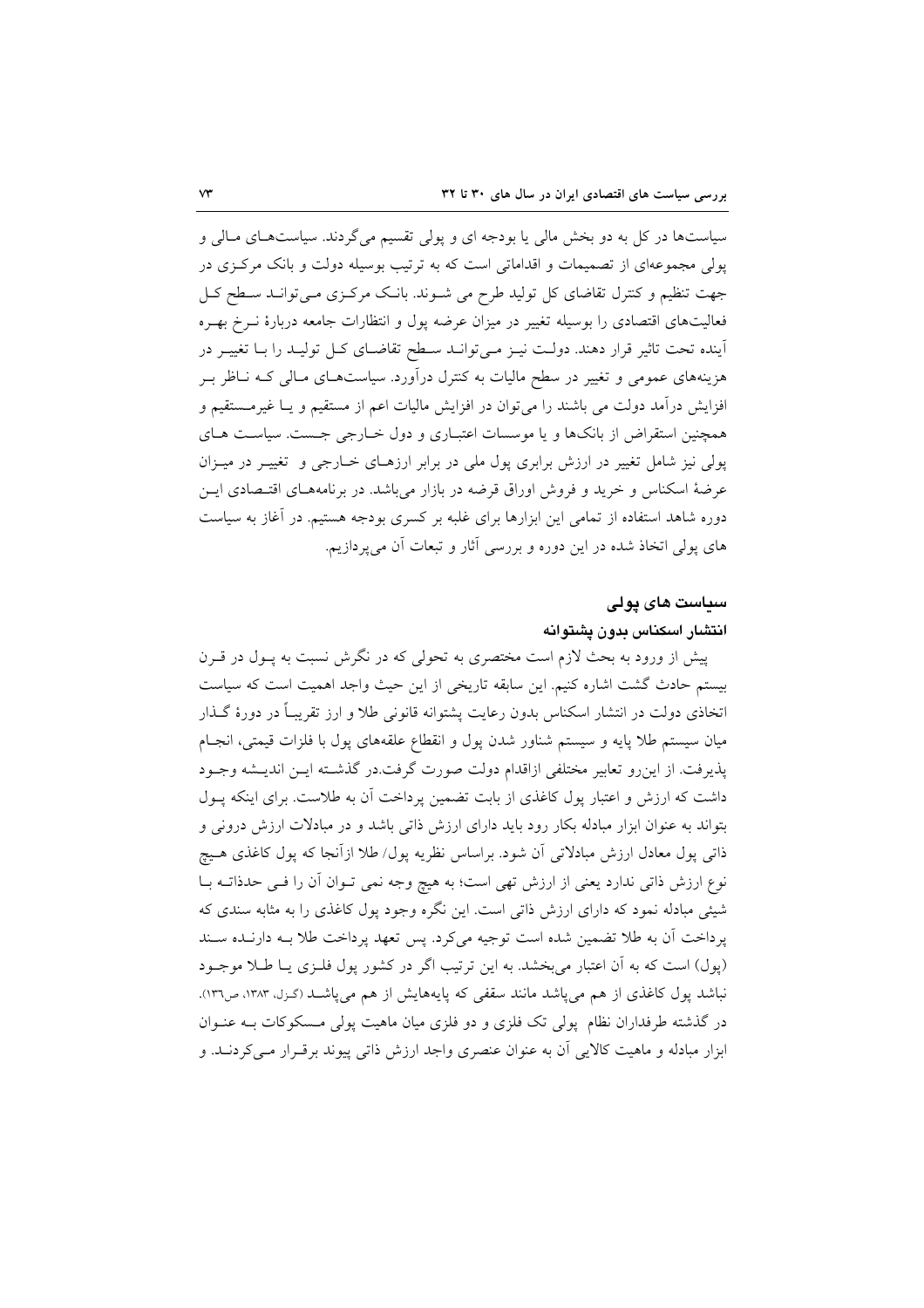اصولاً مورد اول را از امر اخیر استخراج میٖنمودند، حال آنکه در حقیقـت پــول آن هنگــام بــه طور اصيل متولد شد كه از چنبره نقره يا طلا بودن رهانيده شد. طلا و نقـره مـاده هـستند امـا یول محصول فرآیند قانونگذاری است (گزله ۱۳۸۳، ص۱۳۱). از این رو پول بطور واقعی نه بخـاطر آنکه فی حدذاته دارای ارزش و مقبولیت است (مانند طلا و نقره) و یا نماینده فلزات گرانبها و قابل تبدیل به آنهاست (مانند اسکناس قابل تبدیل به طلا و یا شمش طلا که تا اواسط دهــه ۳۰ در سیستم های اصلی اقتصادی جهان حکمفرما بود')، بلکه از این حیث که یک نظام سیاسی و دولت مستقر آن را تضمین نموده است و مـورد قبـول عمـوم مـیباشـد، از اعتبـار برخـوردار می گردد. بدین ترتیب اصولاً یول براساس کارکرد و نقشهایی که در جامعه و نظام اقتصادی ایفا می کند و نه براساس ماهیت ذاتی و ارزش درونمانــدگارش تعریـف مــی گــردد (نرجـی۱ت). ۱۳۸۰، ص٢٩) و ارزش و قوه ابرائيهٔ آن نه امري عيني و واقعي بلكه بيش از پيش ذهني و رواني و تــابع عمل قانونگذاری نهادهای دولتی گردیده است (بار، ۱۳۳۷ صص ۳۲۱- ۳۱۸). همچنین در ارتباط بــا سیاست های پولی توضیح این مطلب ضروری است کـه تحلیـلهـای سـنتی در اقتـصاد همـه يديدههاي اقتصادي را برحسب رابطـه كالاهــا بــا يكــديگر و يــا رابطــهٔ كالاهــا بــا خــدمات و سیاست هایی که که در ارتباط با آنها اتخاذ مـیشـود مـورد بررسـی قـرار مـی دادنـد. در ایـن نگرش ها یول تنها به عنوان وسیله ای برای تسهیل مبادله کالاها و خدمات از اهمیت برخوردار است. تالی منطقی این دیدگاه که از آن به تئوری «خنثائی پول» تعبیـر مـیگـردد آن اسـت کـه قیمتهای پولی می توانند جای خود را به نسبتهای مبادله ای بین کالایی دهند. در اینجا پول به مثابهٔ مابازاء و نمایندهٔ خدمات، یا وسایل فیزیکی مانند ماشـین و سـاختمان و کارخانــه و.... نگریسته میشود. از این روی این تئـوری حکایـت از نماینـدگی و نـه اصـالت پـول دارد. امـا امروزه این مسئله در میان اقتصاددانان قبول عام یافته که منشاء تاریخی پول بـه عنـوان خــوش فروش ترین کالا و میانجی مبادله و پرداخت الزاماً نمی توانــد بیــانگر تحلیــل رســا و پویــایی از ماهیت پول باشد (شومپیتر، ۱۳۷۵، ص۳۱۳) و بایست پول را بـه عنــوان متغیــری مــستقل در تحلیــل پدیدههای اقتصادی که از ابزارهای عمـده سیاسـتگذاری اقتـصادی دولـت اسـت بـه رسـمیت شناخت (شومیتر، ۱۳۷۵، صص۱۳۵-۳٤۸) در مورد سیاست یولی اصـولاً بایــست بــه ایــن امــر توجــه داشت که این سیاست ها نسبت به سیاستهای بودجهای از مزیت انعطاف پیذیری برخبوردار

۱. در آغاز انتشار و اشاعه اسکناس که هنوز نظام پایه طلا منسوخ نگردیده بود، ماهیت پول کاغذی مسائل و پرسشهای خاصی را پیش روی پژوهشگران می گذاشت:

١- أيا اسكناس رسيد سپرده طلاست؟

علقه هایی که طلاً و اسکناس را بهم پیوند می دهد کدامست؟

٣- قواعد قابليت تبديل اسكناس به طلا چگونه اند؟

٤- حند درصد از يشتوانه اسكناس بايد به وسيله بانک ذخيره شود؟

نک: دکتر باقر قدیری اصلی، سیاستهای پولی، ص ٢٣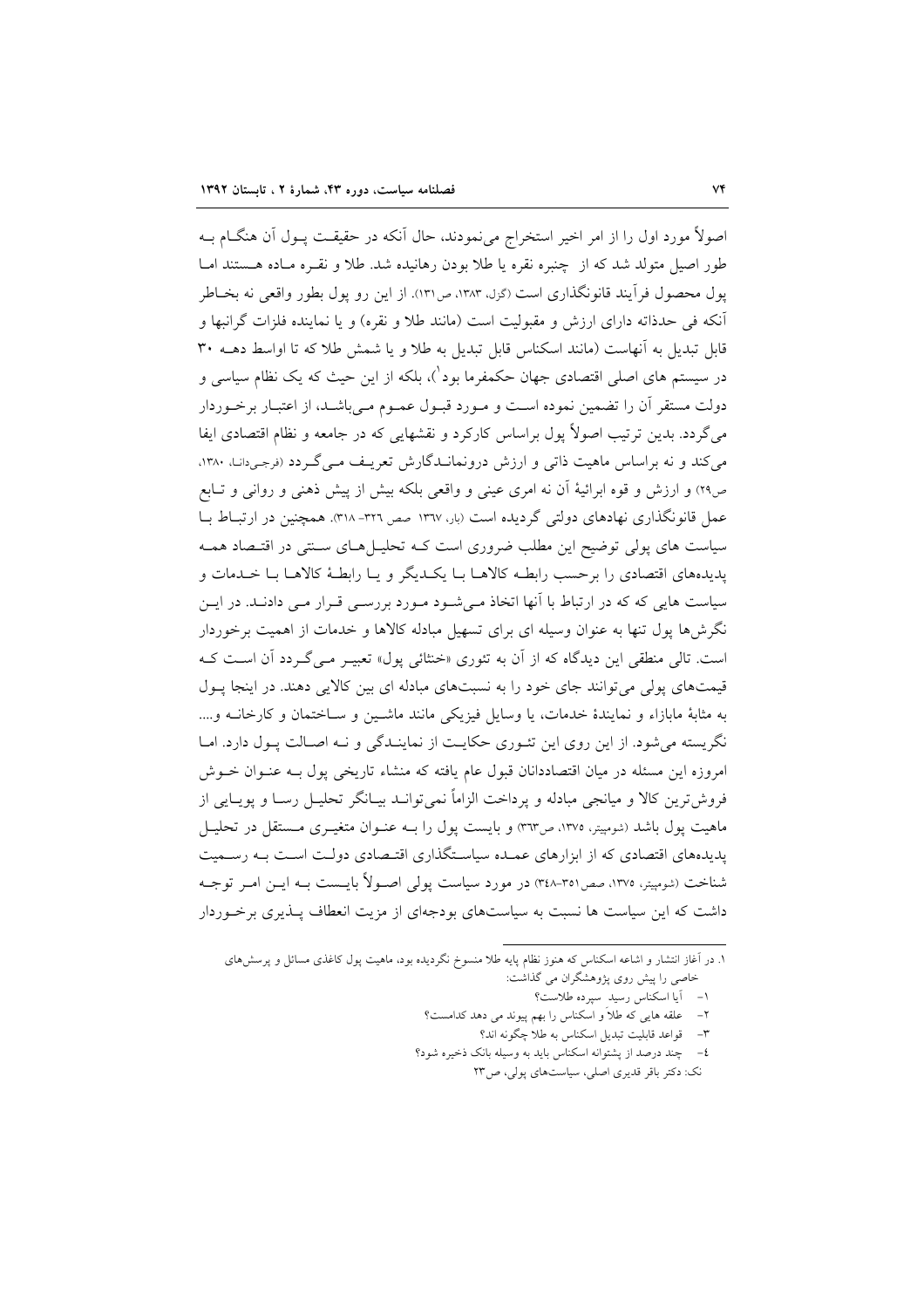است، زیرا سیاست بودجهای منوط به تصویب پارلمانی است؛ در حالی که سیاستهای پـولی با توجه به مقتضیات روز با سرعت عمل بیشتری از سوی بانک مرکزی اجرا می گردد ( بار، ۱۳٦۷ ص٣٩٢). ابزارهای سیاست پولی از این قرار است:

۱– عملیات بازار باز: یکی از مهمترین ابزارهای بانک مرکزی برای تاثیر در حجـم پـول در اقتصاد می باشد(ساموئلسن و نورد هاوس، ۱۳۷۳، ص٤٦٧) سیاست مزبور عبارت از این است کـه بانـک مرکزی با خرید اوراق قرضه ذخایر جدیدی وارد نظام بانکی کند یا با با فـروش اسـناد بهـادار هنگامی که پول آسان است سطح نقدینگی جامعه را پایین آورده و سیاستی ضـدتورمی اتخـاذ می نماید.

۲- سیاست نرخ تنزیل: بانکهای تجاری از طریــق تنزیــل اســناد بازرگــانی خــود از بانــک مرکزی استقراض می کنند. بانک مرکزی می تواند بواسطه تغییر نرخ بهره حجم اعتبارات موجود در جامعه را تغییر دهد. بانک مرکزی هنگـامی کـه بخواهــد جریــان توزیــع اعتبــار را توسـط بانکهای تجاری کُند نماید نرخ تنزیل را افزایش میدهد. هنگامی نیز که بخواهد گشایــشی در سیاست اعتباری بانکها به مردم صورت دهد، نرخ تنزیل را کاهش میدهد (بار، ۱۳٦۷ صص ۲۸۳- $\lambda(Y\wedge Y)$ 

۳- تغییر ذخیره قانونی بانکهای تجاری: بر اساس قوانین بانکی بانکهای تجاری موظف هستند درصد معینی مثلاً ۱۵٪ از سیردههای خود را نزد بانک مرکزی نگه دارند. افزایش درصد ذخاير قانوني بانک0ا مثلاً به ٢٠٪ موجب کاهش حجم اعتبـارات موجــود آنهـا و مــآلاً کــاهش امکان اعطای اعتبارات بانکها به مردم و نهایتاً حجم نقدینگی در جامعه خواهد شـد. در نقطـه مقابل تنزل ضريب ذخيره قانوني مثلاً به ١٠٪ موجبات افزايش اعطـاي اعتبــارات و تــسهيلات بانکها به مشتریان و افزایش حجم پول در جامعه را فـراهم مــی اَورد (ساموئلــسن و نــورد هــاوس، ۱۳۷۳، صص۷۵-۷۷٤).بنـابراين بانـک مرکـزي مـي توانـد در شـرايط افـزايش قيمـتهـا درصـد سپردههای مردم افزایش دهد و در شرایط رکود اقتصادی نرخ آن را تنزل دهد و بدان وسیله از طریق کاهش یا افزایش اعتبارات در فعالیتهای اقتصادی کشور به اعمال سیاستگزاری بپـردازد (قديري اصلي، ١٣٦٤، ص٤٤)

٤- سیاست ترجیحی اعتبار: در سیاست مزبور که از جمله سیاسـت هـای پـولی کیفـی بـه حساب می آیند بانک مرکزی از بانکها می خواهد که اعتبارات و تسهیلات خــود را بیــشتر بــه حوزهها و زمینههای خاصی که در راستای سیاستهای اقتصادی کشور می باشد، هـدایت کننـد (بار،۱۳٦۷، ص۳۹۰). بر این اساس به فعالیتهایی که توسـعه أنهــا ضــرورت دارد بــا نــرخ کمتــر و تسهيلات بيشتر اعتبارات بانكي اعطاء مي شود ( قديري اصلي ١٣٦٤، صص٦٢-٦١).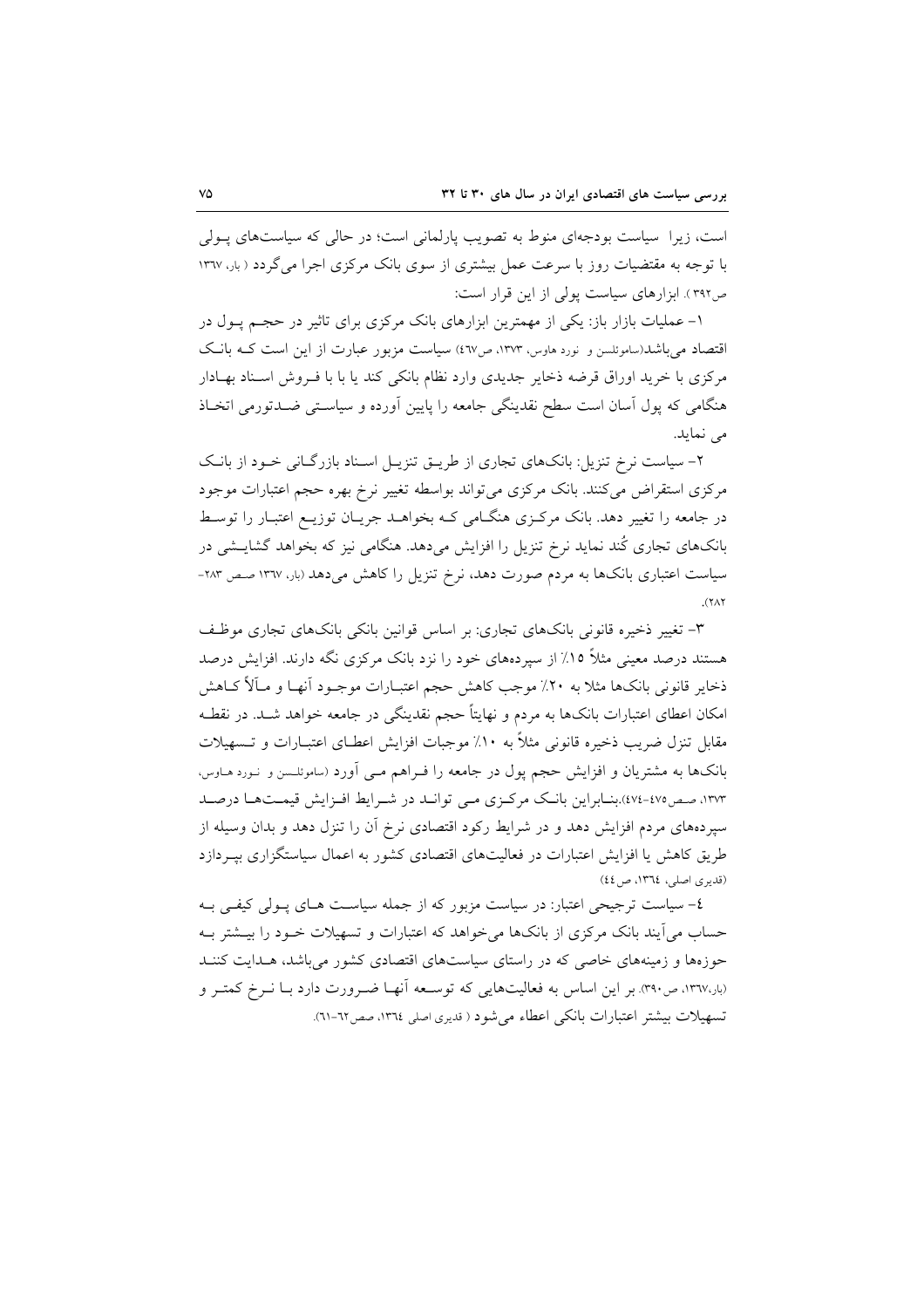پس از این توضیحات مختصر پیرامون سیاست های پولی به تـشریح سیاسـت هـای پـولی در دوران بعد از ملی شدن نفت می پردازیم. همانگونه که پیشتر اشاره شد بـا اعمـال نفـوذ قـوای اشغالگر برای تامین هزینههای رو به تزاید آنها در فاصله چهار سال بعد از اشغال کشور میـزان اسکناس در گردش به ۲۲ برابر رسید. البته بایست به ایـن مـسئله توجـه داشـت کـه در زمـان اشغال کشور به دلیل خریدهایی که توسط متفقین صورت می گرفت و تبـدیل دلار و لیـره بـه ریال ذخایر ارزی کشور رشد قابل ملاحظهای یافت و بـه ۲۵۰ میلیـون دلار رسـید (لامـع، ۱۳۷۶، ص٥٨) در اين شرايط براي اينكه نظام يولي كشور دستكم در ظاهر انتظـام يابـد، قـانون "اجـازه انتشار اسکناس به هیئت نظارت اندوختــه اســکناس" در ۲۸ آبــان ۱۳۲۱ بــه تــصویب مجلــس رسید. بر اساس ماده ٤ این قانون اسکناسهایی که در کشور چاپ می شود باید دارای پـشتوانه ٦٠٪ طلا و ٤٠٪ ليره و دلاري كه تنزل أنها نسبت به طلا تضمين شده است باشـد (مجلـه بانـك مرکزی ایران، تاریخچه اسکناس در ایران و مقررات قانونی آن، ضمیمه شماره ۵. بهمن ۱۳٤۰) با توجه بـه وضــعیت اشغال و نیازهای متفقین این قانون تا هنگام حضور نیروهای خارجی مجال اجرا نیافت و سـیل عرضهٔ ریال به بازار ادامه داشت. در واقع دخالت عنصر خارجی در نظام پـولی و اقتـصادی بـه دلیل اشغال کشور موجب گشته بود تا سیاست های پـولی و اقتـصادی کـشور بعـداز شـهریور ۱۳۲۰ تنها برأيند اهداف و سياست هاى كلان توسعه اقتصادى ايـران نبـوده و بـه درجـهاى محصول اعمال نظر سیاست های بیگانه و در امتداد منافع آنهـا باشــد کـه ایــن امــر در نهایــت موجب تشتت در سیاست های پولی کشور و نوسان از سیاست هـای انقباضـی بــه انبــساطی و بالعکس و نتیجتاً عدم شفافیت و ثبات در سیاست های اقتصادی گشت. دولتهایی که پـس از خروج متفقین روی کار آمدند برای سر و سامان دادن به این اوضـاع تـلاش بـر آن داشـتند تـا حدودی از آشفتگی اوضاع بکاهند. از این روی سعی بر آن نمودند برای مقابله با تورم جلــوی انتشار لجام گسیختهٔ اسکناس را بگیرند تا رشد قیمتها مهار شود. در اینجاست که می توان بـه كاركرد واقعى قانون اجازه انتشار اسكناس پي برد. در واقع بحث بر سر انطباق ايــن قــانون بــا اصول پیشرفتهٔ اقتصادِ پول نیست، بلکه مسئله آن است که چنین قانونی از هر پشتوانهٔ نظری که برخوردار باشد در شرایط بحران زدهٔ سیاسی اقتصادی ایران در فردای شهریور بیست به منزلـهٔ میزان الحرارهای در مقابل سیاست های پولی و مالی دولتها عمل می نمود و اجازه نمبی داد تـا این دولتها معظلات اقتصادی خود را با چاپ اسکناس بطور موقت لاپوشانی نمـوده و آن را به جامعه فرافکنی نمایند و در نهایت زمینهٔ ایجاد تورم ساختاری را فراهم سازند. با قطع درآمد نفتی ایران پس از ملی شدن نفت دولت خود را در برابر مشکلات خاصی یافت که پیش از آن سابقه نداشت. طبعاً سیاست نشر اسکناس دولت نیز تابع اقتضائات جدید گشت و دولت قانون ۱۳۲۱ را همچون سدی در برابر ضرورتهای جدیـد مـی پنداشـت. هرچـه بیـشتر از قطـع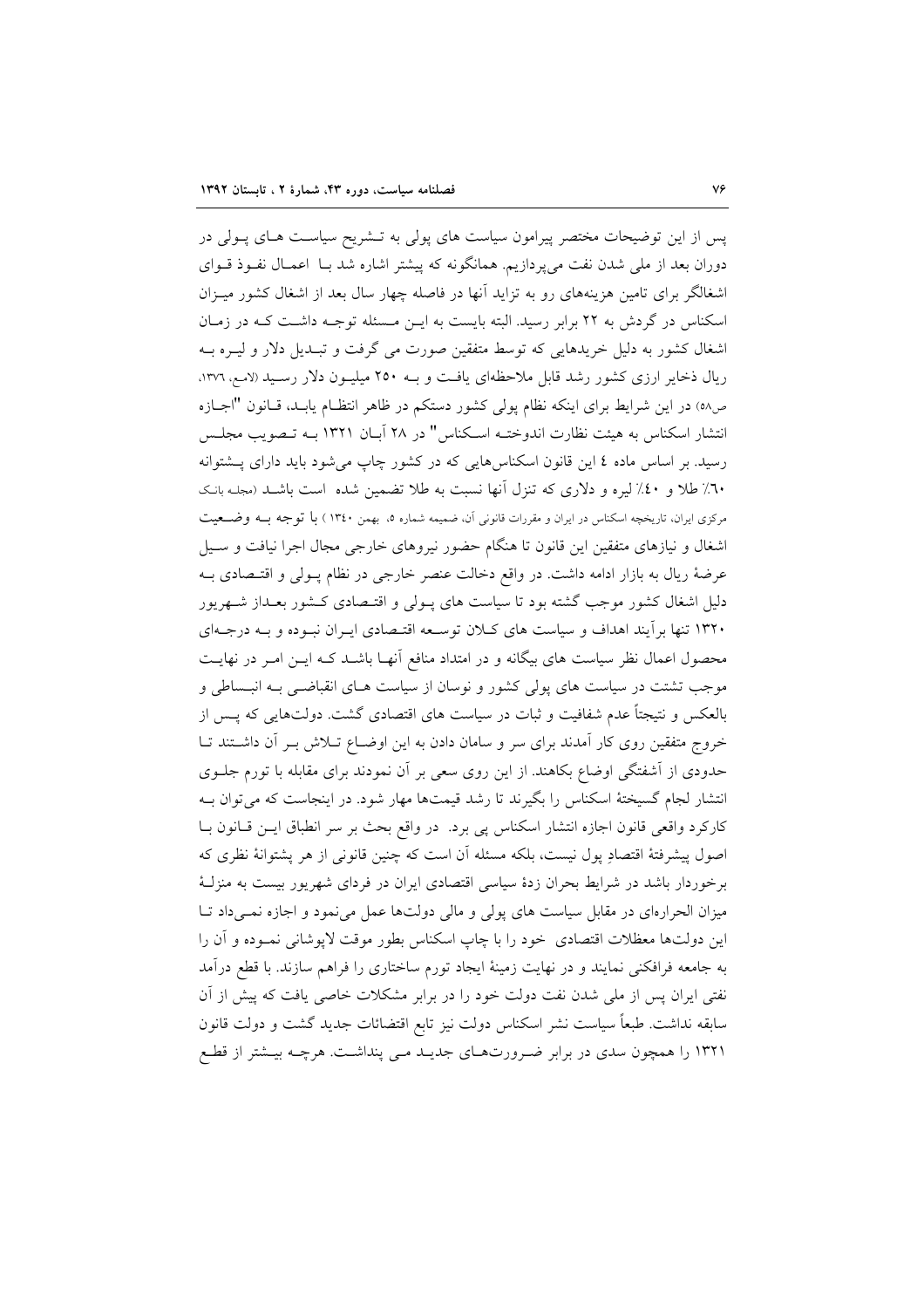درآمدهای نفتی فاصله میگرفتیم این امر به دلیل کاهش حجم درآمـدهای دولـت از ضـرورت بیشتری برخوردار می گردید. تا آنجا که از شهریور ۳۱ تا مرداد ۳۲ رقمی بالغ بر ۳۱۲۰ میلیـون ریال اسکناس انتشار یافت که به ٤٠ درصد حجم پول موجود بالغ می گشت (لامع، ١٣٧٦، ص٤٩) جدول زیر وضعیت نشر یول در فاصله اسفند ۲۹ تا مرداد ۳۲ و نسبت آن با یشتوانه موجـود در بانک ملی را نشان می دهد.

| تعهد دولت | جواهرات                      | ارز                           | طلا          | اسكناس منتشره                                                             |           |
|-----------|------------------------------|-------------------------------|--------------|---------------------------------------------------------------------------|-----------|
| 1V/90     | $1/\xi$                      | YY/YY                         | 00/Y'        | $V \wedge \cdot \cdot$                                                    | اسفند ٢٩  |
| T2/10     | $1/\xi$                      | $\Upsilon/\Lambda$            | 0V/T         | $V \wedge \cdot \cdot$                                                    | اسفند ۳۰  |
| 20/11     | $\mathsf{r}/\mathsf{v}$      | $\mathsf{r}/\mathsf{1}\wedge$ | $2\Lambda/1$ | 477.                                                                      | اسفند ٣١  |
| 01/9V     | $\mathsf{r}\wedge\mathsf{o}$ | Y/YY                          | 21/10        | 1.91.                                                                     | مر داد ۳۲ |
|           |                              |                               |              | (دأنيا وسياديات) والمستقبل والمستقبل المعارف والمدور والمحاربين والمستقبل |           |

مقایسه میزان پول تعهد شده دولت در سالهای قبل از تحریم فروش نفت با سالهای بعـد از آن نشان میدهد که تعهد دولت نسبت بـه اسکناس انتـشار یافتـه در طـول ایـن مـدت افـزایش چشمگیری یافته است. به عبارت دیگر درصد چاپ اسکناس بـدون پــشتوانه در بـازهٔ زمـانی ۱۳۲۹ تا ۳۲ بیش از سه برابر افزایش یافته و از ۱۷/۹۵ به ۵۲/۹۷ رسید.( مجله بانک ملی، شماره ۱٤٥ و ۱۶۶، فروردین و اردیبهشت ۱۳۳۳ ) انتشار اسکناس بدون رعایت قانون پشتوانه انتقادات بـسیاری را برانگیخت. البته بیشتر این انتقادات حول قانونگریزی دولت و عدم آگاهی مجلـس از ایــن امـر دور میزد. در این میان برخی از نویسندگان سعی در دفاع تئوریک از این اقدام دولت با توجـه به شرایط اقتصادی کشور نمودند. این استدلال از سـوی پـاره ای در دفـاع از سیاسـت انتـشار اسکناس مطرح گشته که از آنجا که رعایت قانون پشتوانهٔ پول امری منسوخ و ناکارآمـد بـود و نزدیک دو دهه بود که در نظامهای پـولی جهـان لازمالرعایـه نبـود؛ دولـت وقـت در انتـشار اسكناس به آن توجه ننمود (كاتوزيان، ١٣٦٨، ص٣٤٥). اين نظر فارغ از صـحت و سـقم آن بــه نظـر می آید که دستکم با فهمی که از ماهیت اسعار و پول به طـور کلـی در میـان دسـت انــدرکاران اقتصادی دولت وجود داشت و فرهنگ اقتصادی حاکم بر نخبگان سیاسبی ایـران در آن مقطـع وافق دانایی آنها همخوانی نداشت. نگاهی به تاریخ اختلافات ایران با شرکت نفت انگلـیس و ایران نشان می دهد که همواره یکی از مطالبات دولتهای مختلف در ایـران از شـرکت نفـت يرداخت ليره به مأخذ طلا به عنوان حقالامتياز ايران بود و اين استدلال بجـا يـــشتوانهٔ تقاضــاي آنها بود که نوسانات ارزش لیره در برابر طلا موجب کاهش درآمد واقعی ایـران مـی گـردد. تـا آنجا که شخص دکتر مصدق و عدهای از نمایندگان مجلس از لیرهٔ غیرمقوم به طـلا بــه "کـلاه کاغذی" تعبیر می نمودند (مکی ١٣٦٣، ص٣٥٣). همچنین در مذاکراتی که هیئت ایران با نماینـدگان کمپانی نفت داشت وزیر دارایی ایران به نمایندگان کمپانی گوشزد نمود که اگـر حقـوق ایـران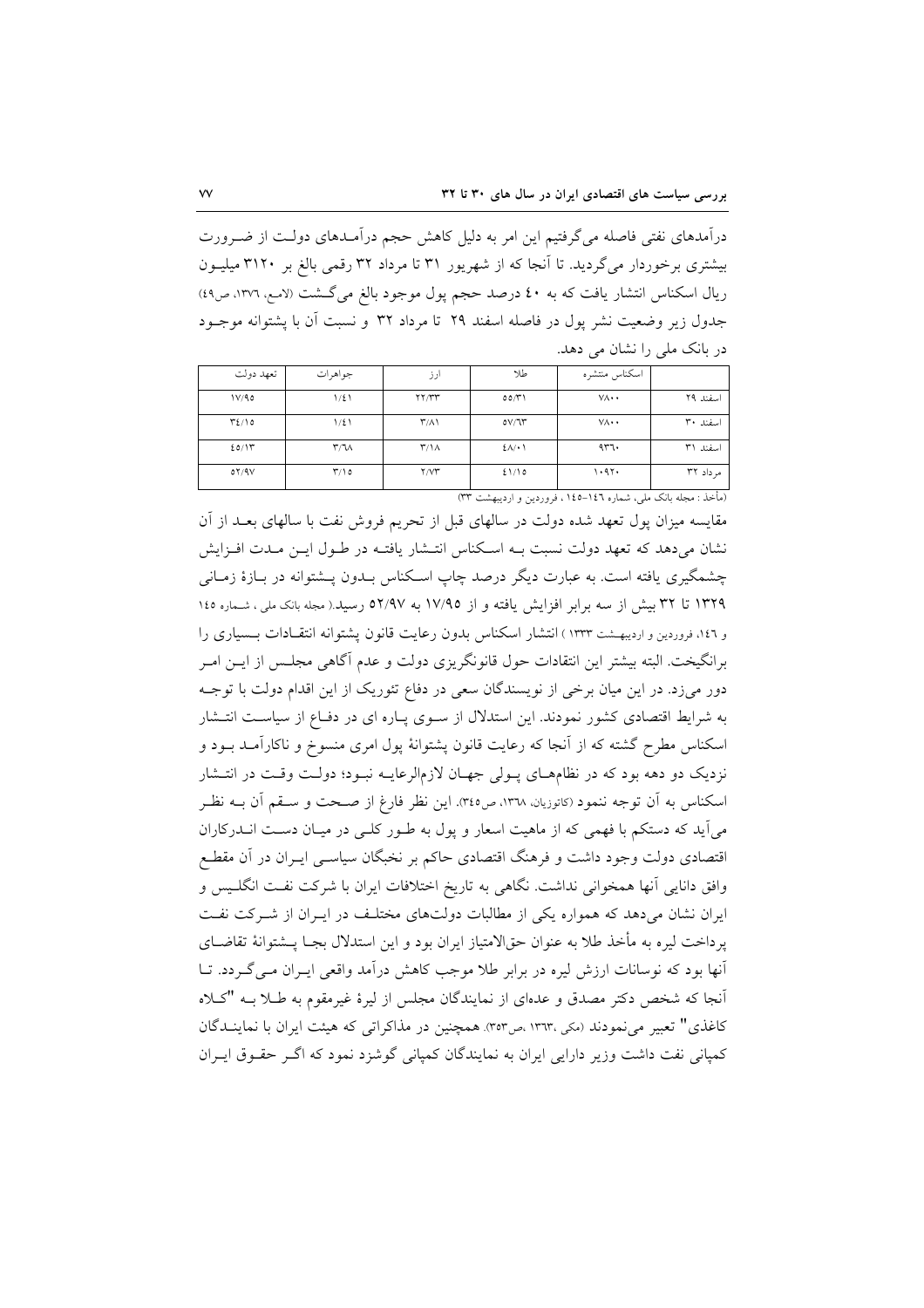براساس امتیاز به نرخ حقیقی طلا پرداخت شود یعنی از قرار هر اونـس ٢٥٥ شـیلینگ نــه ١٧٢ شیلینگ به نرخ رسمی، حق تعلق گرفته به ایران طبق امتیاز ۱۹۳۳ به جای ٤ شیلینگ در هر تن به ۱۰ شیلینگ بالغ میگردد ( مکی،۱۳۵۷، ص۲۰۷). این امر می رساند ک4 در آن شـرایط دسـتکم در فرهنگ اقتصادی سیاست مداران ایران اندیشهٔ ارتباط اسعار با پایهٔ طلا اعتبار و جایگاه خـود را كماكان حفظ كرده بود و نمي توان با اين استدلال كه مسئولان دولت وقت قبانون يــشتوانه را بخاطر آنکه با مناسبات پولی حاکم بر جهان و تحولات اقتصادی خوانایی نداشت و از ایــن رو که آن را قانونی منسوخ میپنداشتند که یک تئـوری مهجـور پــشتوانه نظـری آن اسـت زیریـا گذاشتند؛ انتشار اسکناس بدون پشتوانه را عملی مبتکرانه برای تحـول و رونــق در اقتــصاد بــه حساب آورد؛ بلکه بایست بیش از هر چیز آن را نشانه ای از مشکلات بغرنجی که دولت با آن دست به گریبان بود و بطور مشخص خالبی بودن خزانه برای پرداخت حقوق کارمنـدان دولـت به حساب آورد. بطور خلاصه مسئولین وقت نــه از جهـت عــدم اعتقــاد بــه قــانون پـــشتوانه، و غیرمترقی دانستن آن بلکه به علت استیصال آن را نقض نمودند. با این وجـود اگـر از منظـری کارکردی به مسئله بنگریم به دلیل عدم حفظ تناسب میان پول و ذخایر طـلا نبـود کـه اقتـصاد کشور دچار مشکل گردید بلکه آنچه که قابل نقد میباشد این است که اقتصاداز ظرفیت جذب این پول برخوردار نبود و تزریق این اسکناس هابه بازار تنها موجب افزایش تـورم مـیگردیــد. یکی دیگر از نویسندگان در توجیه افزایش عرضهٔ اسکناس به بازار و دفاع از سیاست پولی این دوره می نویسد: «چون در اقتصاد ایران از سال ۲۲ به بعد متناسب با رشد بودجـه دولـت، بازرگـانی خـارجی، افزايش قيمتها وافزايش توليد؛ حجم پول درگردش افزايش نيافته بود، لذا اقتصاد با كمبود وسيله مبادلـه مواجـه بود و از سوی دیگر به علت قطع درآمدهای ارزی ناشی از فروش نفت اقتصاد با کمبود ارز مواجه بود. در ایس وضعیت دولت به منظور پاسخ به این معضلات و گسترش سرمایه گذاری عمرانی یک سیاست فعال پیولی انخساذ کرد که شامل افزایش حجم پول و عرضه پول از طریق گسترش اعتبارات بانکی، انتشار محدود اسکناس، استفاده از ارز محبوس شده، ص*دور چکهای تضمین شده و .......بود*» (لامع ، ۱۳۷۲، ص۵۲). این استدلال که به دلیــل عدم انتشار اسکناس طی سال های ۲۹-۲۹ متناسب با رشد بودجه دولت، بازرگانی خـارجی، افزایش قیمت و تولید حجم پول رشد نکرده بود و در آغاز دهه ۳۰ اقتـصاد کـشور بــه عرضـه یول نیاز داشت در دفاع از چاپ اسکناس توسط دولت مصدق مطـرح مـیشـود بـا توجـه بـه انتشار بی محابا و غیراصولی اسکناس در سال۱های آغازین دهــه بیـست بــه ســختی قابــل دفــاع می باشد. دلایلی چون تأمین نقدینگی مورد نیاز برای گسترش فعالیتهای اقتـصادی و اسـتفاده از ظرفیتهای بیکار و راکد موجود در اقتصاد کشور و کافی نبودن نقدینگی موجود برای رفع نیازهای کشور نیز در همین راستا قابل تحلیل و ارزیابی است. در این میان از چـاپ اسـکناس بدون پشتوانه در شرایط بحرانی که دولت در پرداختهای خود دچار مضیقه بـود بـه سیاسـت فعال یولی برای بکارگیری ظرفیت راکد اقتصاد کشور تعبیر نمـودن (لامـع، پیـشین و کاتوزیـان، ١٣٦٨،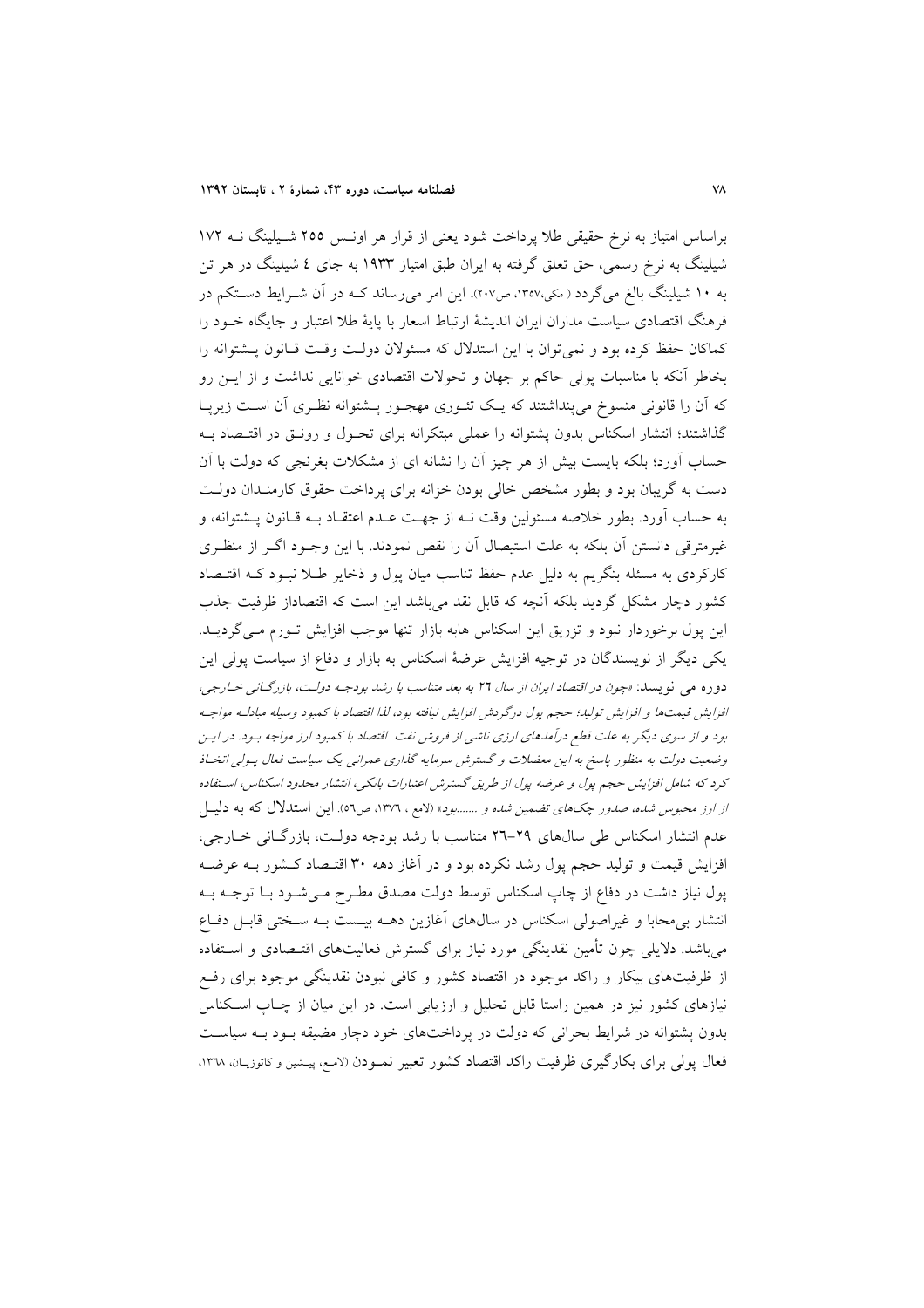ص۴۷٪ را تنها می توان در راستای تعصب سیاسی و دفاع بـه هـر قیمـت از یـک سیاسـت و از ضرورت، فضيلت ساختن مورد فهم قرار داد. از نظر اقتصادي انتشار پول باعث تورم نخواهـد شد مشروط بر أنكه عرضه پول با رشد تقاضای جامعه همخوانی داشته باشـد، امـا در صـورتی كه عرضه پول بیشتر از رشد تقاضا افزایش یابد، با تورم مواجه خواهیم بود (لیتـل، كـوپر و دیگـران، ۱۳۷۸، ص۲٤۱). اصولاً افزایش عرضه یول در شرایط رکود و کمبود کـالا تنهـا نتیجـه منطقـی کـه دربردارد افزایش قیمتهاست. بی جهت نیست که از تورم به تهـاجم عناصـر پـولی بـه عناصـر و جريانات اقتصادي كالاها و خدمات تعبير مي گردد (زند حقيقي، ١٣٦٩، ص١٢٤) . آثار اين سياست در همان مقطع توسط برخی کارشناسان اقتصادی پیش بینی گــشته بــود. بــه عنــوان نمونــه "کامیــل گوت" رئیس هیئت اقتصادی سازمان ملل در مصاحبهای مطبوعاتی در مورد سیاستهای پــولی دولت ایران اظهار داشت که با سیاستهای چاپ اسکناس موافق نیست زیرا این کار جز تورم نتیجه در بردارد و برای کشوری مانند ایران سم مهلک است (روزنامه داد، شنبه ۸دی ۱۳۳۱، ش ۲۰۵۸) در این میان آنچه که تحلیلی واقع بینانه محسوب میگردد این است کـه فلـسفه اصـلی انتـشار اسکناس را بایست در تأمین کسری بودجه کشور و هزینههای شرکت نفت جـست و اهــداف بلند پروازانهای چون استفاده از ظرفیتهای موجود در جامعــه بــرای رشــد اقتــصادی احتمــالاً توجیهات و دلیل تراشیهایی متـأخر محـسوب مـی گـردد (لامـع، ١٣٧٦، ص٥٨) . اظهـارات دکتـر مصدق در مورد سیاست پولی در جلسه غیرعلنی مجلس در دفاع از لایحه اختیارات دولت نیـز مؤيد اين نظر است: «*ما براى ترميم وضع مال<sub>ى</sub> و اقتصادى خود احتياج به پـول داريـم، محتـاج وضـع قـوانين* مالیاتی جدید و نشر اسکناس هستیم. برای بدست آوردن ارز بایستی از میـزان پـشتوانه اسـتفاده شـود. در مـورد احتی*اجات پول<sub>ی</sub> ما لااقل به یک صد میلیون تومان نیاز داریم*.»(توانایان فرد، ۱۳۷۲، صص۱٤۳– ۱٤٤ ) مسلماً تزریق این حجم از اسکناس به اقتصاد تبعات وخیمی در پی داشت. براساس پژوهش شورای امنیت ملی اَمریکا تا مقطعی که دولت مصدق میتوانست از طریق فروش ارز خارجی کسری بودجـه کشور را جبران کند، واردات در حدود سطح عادی باقی ماند و هیچگونه فشار ناشبی از تـورم بوجود نیامد. اما وقتی دولت برای جبران کسر بودجه دست بـه نـشر اسـکناس اضـافی زد، و مجبور گشت تا ٥٠٪ واردات را كاهش دهد، در مناطق شهري افزايش حجم اسكناس به همراه کاهش کالاهای موجود در بازار تورم را به سطح خطرناکی رساند (اسناد روابط خارجی آمریک) ۱۳۷۷، ص١٢١٥). از اين روى نقد ما بر انتشار اسكناس نه از منظرفرماليسم ذات انگــار قــانون محورانــهٔ متکی بر اصول مهجور اقتصادی و فلزگرایی پـولی بلکـه براسـاس کـارکرد مـشخص و نقـش انضمامی است که این امر در یک دورهٔ معین با توجه به مؤلفههای حاکم بر عرضه و تقاضـا در متابولیسم اقتصادی جامعهٔ ایران ایفا نموده بود. در حقیقت با توضیحات ارائه گـشته در مـورد تزلزل پایههای نگرشهای سنتی به ماهیت پول بر عمل دولت در افزایش پول در گـردش در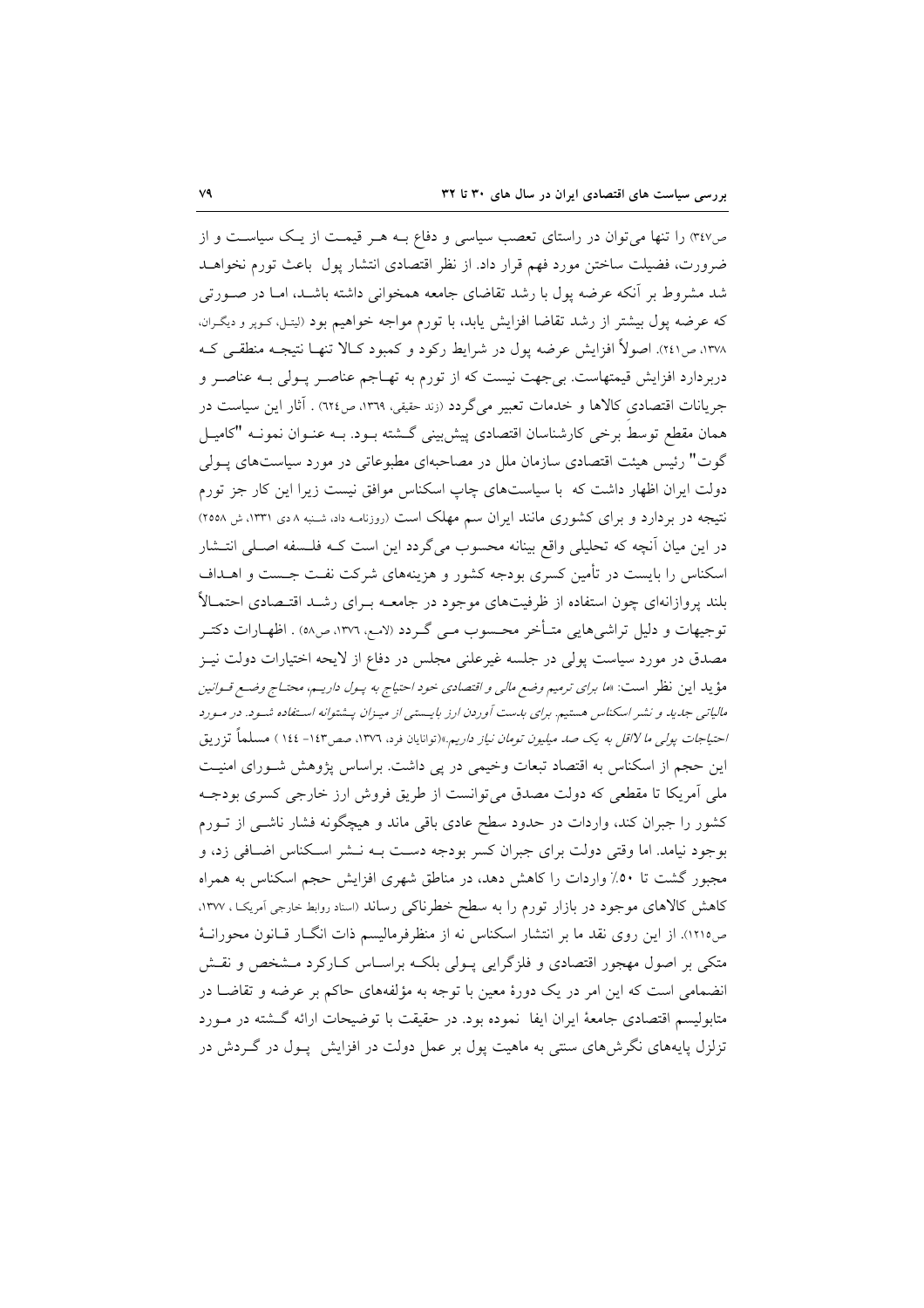جامعه فارغ از ابعاد قانونی و یا غیرقانونی آن فی نفسه نقدی وارد نیست؛ بلکـه آنچـه آن را در معرض نقد قرار میدهد شرایط خاصی است که تزریق اسکناس به بازار در آن انجام شد. البتـه این نکته را نباید از نظر دور داشت که به غیر از اشکالات و نقایصی که در سیاست های پولی دولت وجود داشت برخی موانع ساختاری در اقتصاد ایران مانع ً موفقیت سیاسـت هـای پــولی می گشت. با توجه به ماهیت دوگانه و مختلط بانک ملی و عـدم تأسـیس بانـک مرکـزی بطـور مستقل و انجام وظایف و کارکردهای آن به صورت تخصصی و تداخل وظایف بانک مرکزی و بانک تجاری در بانک ملی و نگاه دولت به این بانک به عنـوان محلـی بـرای تـأمین کـسری بودجهٔ دولت، بانک ملي نمي توانست در مواردي که نياز به اتخاذ يک سياست فعال يولي بود با حفظ استقلال و فاصله نسبت به سیاست های دولت به تصمیم گیری مناسب و سیاستگذاری اصولی اقدام نماید. از این رو به تابعی از سیاست های عمومی دولت تبـدیل گـشته بـود. (لامـم، ١٣٧٦ صص ٤٨-٤٧)

# انتشار اوراق قرضهٔ ملی

یکی دیگر از سیاستهای پولی اتخاذ گشته توسط دولت در آن مقطع که تبلیغات گستره ای نیز در رابطه با آن در رادیو و مطبوعات برای ترغیب مـردم بــه آن صــورت گرفــت، انتــشار و فروش اوراق قرضه بود . بر اساس لایحه قانونی اجازه انتشار ۲ میلیارد ریال،« به دولت اجبازه داده شد برای کلیه امور مربوط به اجرای قانون ملی شدن صنعت نفت در صورتیکه ضـرورت ایجاب نماید تا ۲ میلیارد ریال به عنوان قرضه ملی به مدت ۲ سال برگهای وام ۱۰۰ ریـالی در چهار مرحله بصورت بی نام و قابل انتقال با بهرهٔ ٦ درصد در سال منتشر نماید. بر اساس ایـن لايحه از تاريخي كه اوراق قرضه قابل پرداخت مي گردد دارندگان آن مي تواننـد اوراق مزبــور را از بابت مالیات و حقوق و عوارض و سایر دیون به دولت واگذار نمایند.» (مجموعه قـوانین سـال ۱۳۳۰، روزنامه رسمی کشور) این سیاست بنا به نظر یکی از پژوهشگران بدلیل نامأنوس بودن مردم با سیستم اوراق قرضه، عدم وجود بازار بورس در ایران که خرید و فروش ایــن اوراق را ممکــن گرداند و احتمالاً از همه مهمتر کمتر بودن نرخ بهره تعلق گرفته به اوراق قرضه در مقابل نــرخ بهره متداول در بازار و حتی سیستم رسمی بانکی نتوانست اهداف مورد نظر راتامین نماید و از این رو دو ماه پس از آغاز و در مراحل اولیه متوقف گردید.از سـوی دیگـر حتـبی در صـورت موفقیت این طرح از آنجا که کشور در شرایط رکود قرار داشت ، عرضه و فروش اوراق بهـادار به کاهش حجم نقدینگی در گردش و به تبع آن کاهش تقاضای کل و نهایتاً رکود می انجامید.( توانایان فـرد، ١٣٧٦، ص١٩٢ ) در مورد نرخ بهره تعلق گرفته بــه اوراق بایــد خاطرنــشان ســاخت کــه براساس بولتن رسمی بانک ملی نرخ تعلق گرفته به اسکمپت اسناد تجاری کوتاه مـدت ماننــد سفته برای ٤٥ تا ٦٠ روز در فاصله سالهای ٣٢ – ٣٠ حـدود ١٤ تــا ١٨ درصـد بـود.( كلاسـون و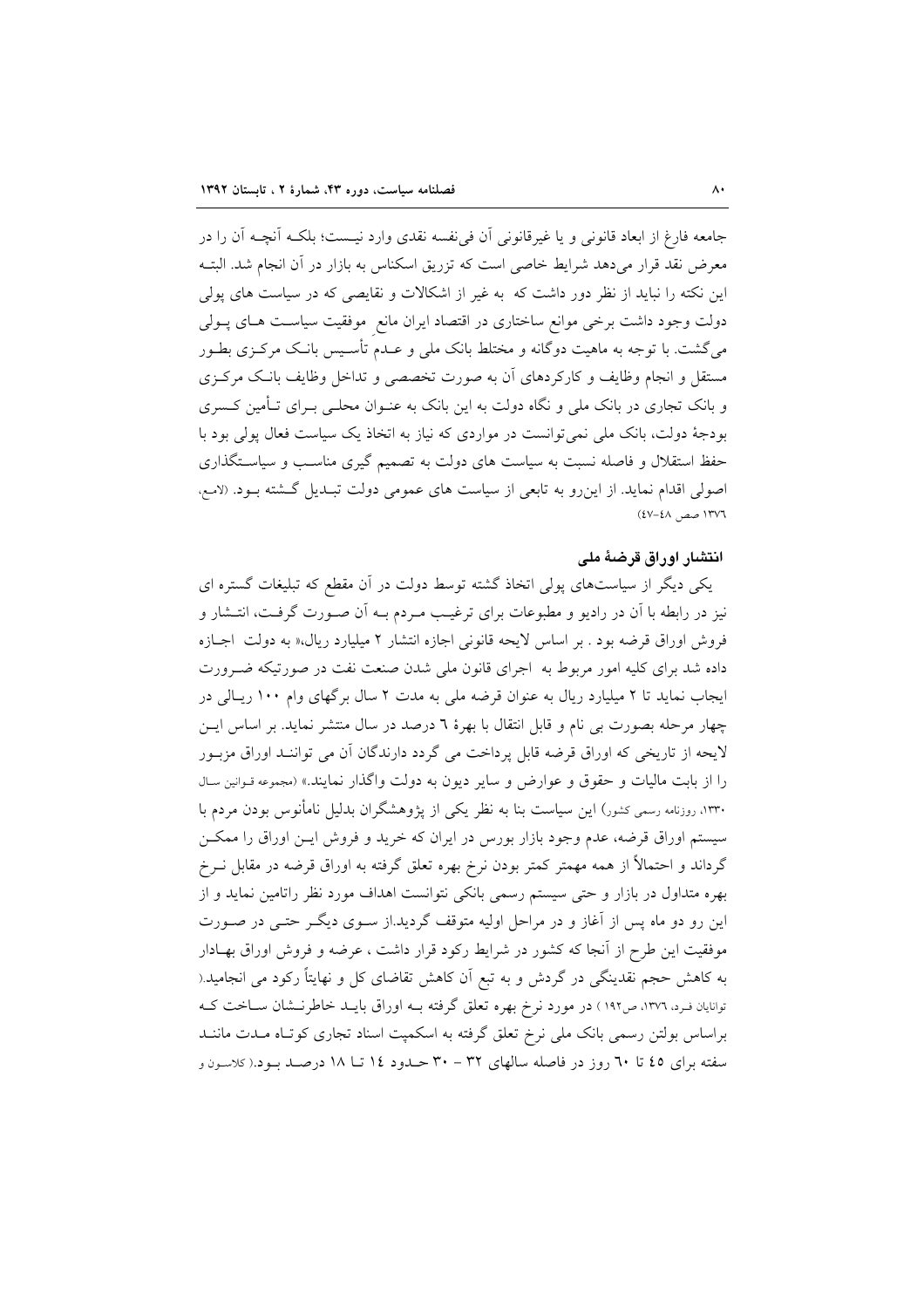ساسان پور، ١٣٦٦، صص٥٤-٥٣ ) همچنین در مـورد رابطـهٔ ســاختارهای تکامــل نیافتــه بــورس اوراق بهادار با صدور اوراق قرضه نیز توضیحاتی چند لازم است. در جوامعی که بورس اوراق بهادار در أن از سابقه و قدمت برخوردار می باشد استفاده از ابـزاری نظیـر خریـد یـا فـروش اوراق قرضه توسط بانک مرکزی به بانکها یا مردم به جزئی لایتجزای از سیاستهای پولی دولت بـرای مقابله با تورم و رکود تبدیل شده است که از آن همانگونه که پیشتر اشـاره رفـت بـه سیاسـت بازار باز تعبیر می گردد و از اقسام سیاستهای پولی است. در سیاست مـذکور درشـرایطی کـه میزان نقدینگی در جامعه بالاست و بیم تورم می رود بانک مرکـزی بـا عرضـه اوراق قرضــه و بهادار به جذب بخشهایی از نقدینگی اقدام می کند و با کاهش قدرت خرید باعث کاهش تورم می گردد. در شرایط رکود بازار بانک مرکزی با خرید اوراق قرضه و بهادار از مردم و یا بانکهـا به افزایش قدرت خرید مردم کمک می کند.( بار، ۱۳٦۷، صص۱۸۵–۳۸۳ و قـدیری اصـلی، ۱۳٦٤، ص٥٨) از جانب مردم نیز خرید اوراق قرضه به عنوان پس انداز و یا سرمایه گذاری دراز مدت و استفاده از سود تعلق گرفته به این اوراق به بخشی از فرهنگ اقتصادی طبقات مختلـف در کـشورهای توسعه یافته سرمایه داری در قرن بیستم تبدیل گشته بود . یکی از قرائنی کـه از طریــق آن مــی توان به جایگاه عمده و محوری اوراق قرضه در نظام اقتصادی جوامع توسـعه یافتـه پـی بـرد، نقشی است که اوراق قرضه به عنوان یکی ازعوامل سه گانه در تحلیل "انگیـزه هـای رجحـان نقدينگي و تمايل به نگهداري پول"مطرح گشته توسط اقتصاددان برجسته قـرن بيـستم "جـان مینارد کینز" ایفا می کند و از آن به انگیزه سفته بازی تعبیر می گردد. کینز در ایـن زمینــه میـان ارتباط نرخ بهره با قیمت اوراق بهادار بحثهـای مفـصلی مطـرح مـی نمایـد.( قـدیری اصـلی، ١٣٦٨، صص١٧٤-١٧٣ و بار١٣٦٧، صص٣٣٨-٣٣٧اين امر نشاندهنده اين واقعيت است كه سـالها قبـل از ملـي شدن نفت در ایران اوراق قرضه و بهادار به مؤلفه ای عمـده در سیاسـتهای پــولی دولــت و بــه شاخصه ای برای تحلیل نوسانات پول تبدیل گشته بود. دستیابی به موقعیت مذکور نـشاندهنده رواج و جاافتادگی اوراق قرضه در حیات اقتصادی جوامع غربی است. حـال أنکـه اصــولاً در کشورهای توسعه نیافته ًاز آنجا که مردم به اوراق قرضه و مراکـز بـورس اعتمـاد ندارنــد و يــا آشنا به این گونه معاملات نیستند و سرمایه و پس انداز نیـز بـسیار محـدود اسـت، اسـتفاده از چنین ابزار یولی برای دولت نامقدور می باشد. به همین دلیل نظـام بــانکی نمــی توانــد از ایــن طریق در میزان نقدینه بازار موثر باشد و حجم پول را کنترل کند. (قدیری اصلی، ۱۳۶٤، صص۲۰-٥٩) در هر حال طرح انتشار اوراق قرضه با استقبال جامعه روبرو نگردید و شکست خورد. در این میان ناکامی دولت در جلب اعتماد صاحبان سرمایه و حِرَف مورد توجه جراید وقت نیـز قــرار گرفته بود. به گفته یکی از این نشریات *«پس از نهضت مل<sub>ی</sub> شدن نفت و ایجاد مشکلات مال<sub>ی</sub> و اقتصادی* برای دولت که از قطع صادرات نفت ایجاد گردیده بود، دولت انتظار داشت که طبقات سرمایه دار بـه سـهم خـود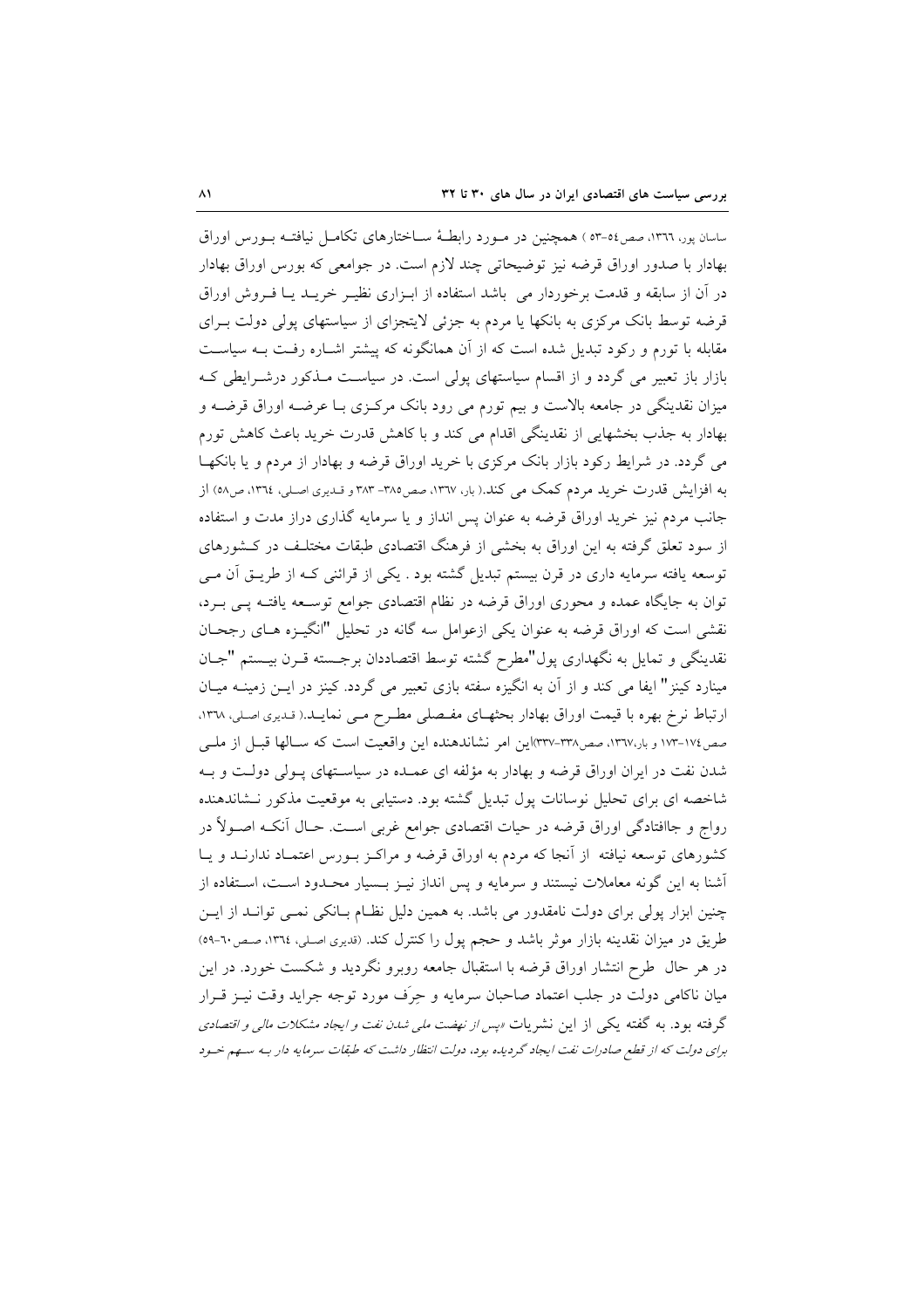برای رفع مشکلات مالی دولت اقلام کنند اما متأسفانه این طبقه کمک موثری نکردند و حتی اوراق قرضهٔ ملبی را که به همین منظور انتشار یافته بود نخریدند و بیشتر طبقات متوسط و حتی فقیر و بی سرمایه مانند دانـش آمـوزان *اوراق قرضه را خریداری نمودند. »* ( روزنامه اطلاعات، ۳۱/٤/۲۲) دراین میان بر خلاف بر خبی اظهارنظر هـا که علت عدم استقبال صاحبان سرمایه را وابستگی آنها به دربار و یا بیگانگان مـی داننــد ریــشه این امر را باید در این واقعیت جست که سرمایه داران و تجار با توجه به درکی که از اوضاع و احوال اقتصادی داشتند افق روشنی را در پس سیاست فروش اوراق قرضه نمی دیدنـد از ایـن رو حاضر نبودند که سرمایه خود را با مستمسکات تبلیغاتی ناروشنی چـون مقابلـه بـا کـسری بودجه و تحریم اقتصادی به مخاطره افکنند. از جانب دیگر در مورد سایر اقشار اشاره بـه ایــن نکته ضروری است که افزایش درآمد در طبقات پایین به طور مستقیم و بلاواسطه بـه افـزایش مصرف و نه پس انداز و سرمایه گذاری می انجامد. زیــرا اصــولاً گــرایش بــه مــصرف دربــین دهکهای پایین درآمدی بسیار زیاد است. در واقع شواهد موجـود بیـانگر آن اسـت کـه بیــشتر گروه هایی مانند دانش آموزان که در مناسبات اقتصادی بطور جدی و فعال درگیر نبودنــد و در تصمیم گیریهای أنها عنصر احساسات بـیش از محاسـبه گـری دخالـت داشـت از ایــن طـرح استقبال نمودند و گروه های دیگر بر خلاف توقع دولت عموماً به خرید سمبلیک اوراق قرضـه به طور معدود اکتفا نمودند.

## سىياست ھاي مالے

## ابزارهای مالی تامین کسری بودجه در مالیه عبارتند از: افزایش مالیات اعم از مستقیم و غیر مستقیم  $-1$ استقراض از موسسات اعتباری و بانکهای داخلی و خارجی  $-\tau$ کاهش هزینه های دولت (فرجی دانا، ۱۳۸۰، ص۳۳۱)  $-\tau$

دولت برای مقابله با مشکلات اقتصادی پیش روی به تناوب از سیاست های مالی زیر استفاده نمو د.

## مالياتهاى مستقيم

مالیاتهای مستقیم سهم بارزی در سیاست های مالی دولتها ایفا می نمایند. بنا بـراین دولـت مصدق به منظور کارآمد نمودن سیستم مالیاتی در بهمن ۱۳۳۱ طی لایحه ای به اصـلاح قـانون مالیات بر درآمد ۱۳۲۸ پرداخت که طبق آن بسیاری از فعالیتهای اقتصادی از شمول معافیتهـای مالياتي پيشين خارج گشت.با اين وجود بدليل فقدان ساختار پيشرفته و تكامل يافتـه ماليــاتي و ممیزان مجرب و مفرهای متعدد برای مؤدیان این راهکار نمی توانست بطور قابل ملاحظـه ای موجبات افزایش درآمدهای دولت را فراهم نماید. دولت همچنین به مالیـات بــر درآمــد اکتفــا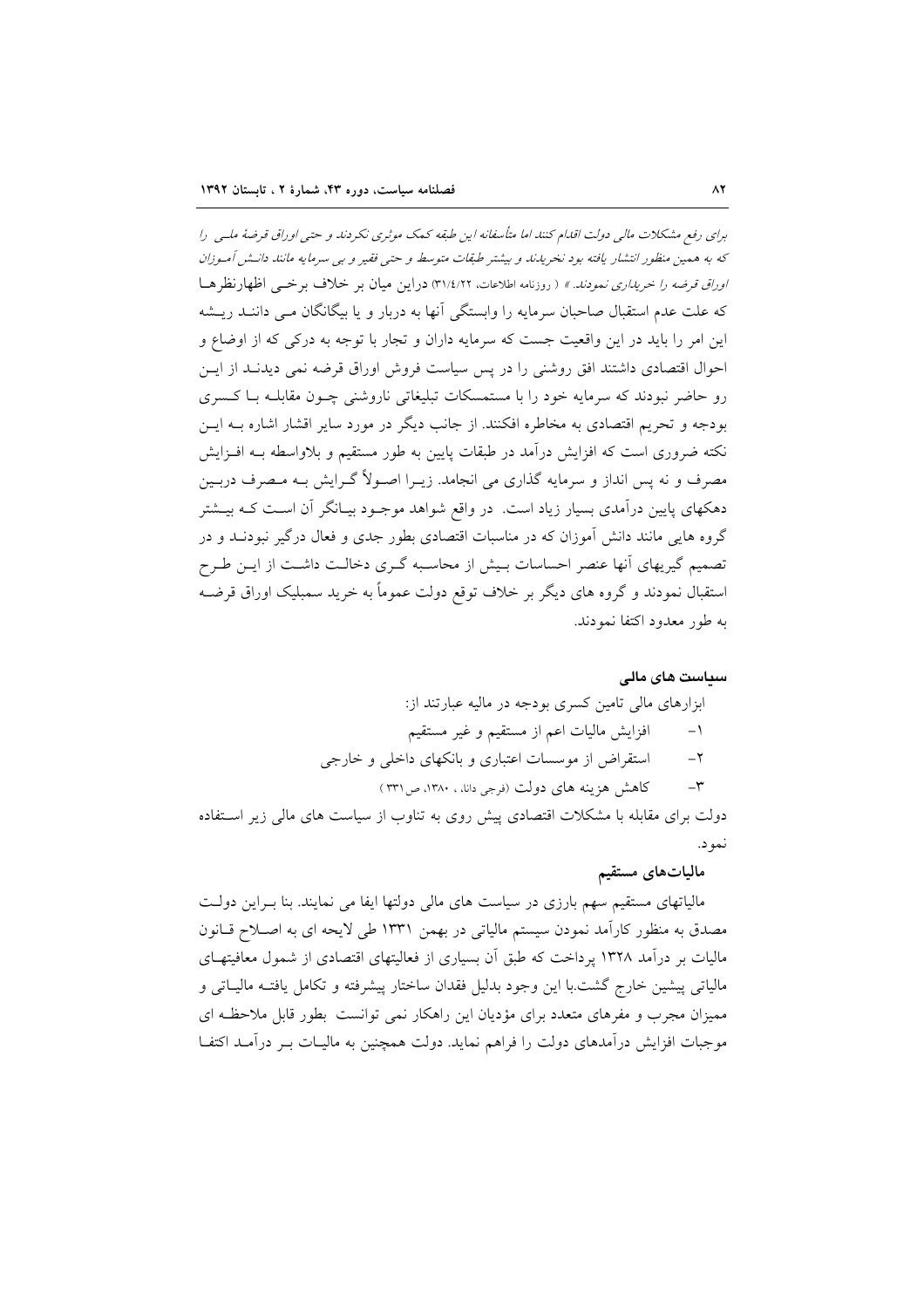ننمود بلکه بر اخذ مالیات بر دارائی نیز اهتمام ورزید امری که تا اَن زمان از ســابقه روشــنی در نظام مالیاتی ایران برخوردار نبود. براساس لایحه مالیات بر اراضـی غیرکـشاورزی مـصوب آذر ۱۳۳۱ اراضی غیرکشاورزی در شهرهای بزرگ مشمول مالیاتی سالانه به ارزش ۳ درصد ارزش اراضی مذکور بر اساس نظر کارشناس و ارزیاب می گردید. با توجه به وابستگی این ردیـف از درآمدهای دولـت بــه نظـرات کارشناســان رســمی و تعارضــاتی کــه عمومـاً در امــر تقــویـم و قیمتگذاری حادث می گردد و از آن مهمتر نامانوس بودن جامعه با این قسم از مالیاتها، دولت برای افزایش درآمد خود از این مجرا از اقبال چندانی برخوردار نبود.در این میان برای افـزایش درآمد دولت و مقابله با کسری بودجه قوانین مالیاتی متفرقه ای نیز تصویب گردیــد.بــه عنــوان نمونه بر اساس " لايحه قانوني ماليات اتوموبيل و راديو" مصوب ٢٠ مرداد ٣١ ازآغاز سـال ٣٢ دارندگان اتوموبیل اعم از کرایه و یا سواری بـه تناسـب ٍ مـدل و میـزان اسـتهلاک موظـف بـه یرداخت مالیات ماهانه به وزارت دارایی گردیدند. مالیات مزبور برای دارندگان اتوموبیلهایی که لوکس تشخیص داده می شد بیشتر بود. همچنین بر اساس لایحه مزبور از هر دسـتگاه گیرنــده رادیو نیز مبلغی به عنوان مالیات اخذ می گردید. جالب آنکه رادیوهای تک مـوج مـشهور بـه FM که تنها سیگنالهای فرستده های محلی را دریافت می داشتند از شمول قانون مزبور خـارج گشته بودند. آقای توانایان فرد که به دفاع علی اطلاق از سیاسـتهای دولـت در آن مقطـع مـی یر دازد در مورد لایحه فوق بر این باور است که *« از آنجا که اتوموبیل و رادیو از کالاهای وارداتی بودن* این مالیات سبب کاهش تقاضای آنها و النهایه کاهش واردات کشور می گردید که این بـه زیـان غـرب و بـه نفـع *دولت ملی تمام می شد.»* (توانایان فـرد، ص۲٤۳) این استدلال که شاید تـا حــدودی در مــورد اتوموبیــل صادق باشد به هیچ وجه در مورد گیرنده های صوتی قابل دفاع به نظر نمی رسـد. زیــرا رادیــو در جامعه ای مانند ایران دهه ۳۰ که بخش معتنابهی از جمعیت از نعمت سـواد محـروم بودنـد عمده ترین وسیله ترویج و آموزش فرهنگی به حساب می آمد و اعمال مالیات بر آن مستند به استدلال موجهی نمی باشد. گذشته از این که خروج موضوعی گیرنده های محدود و محلبی از قانون فوق به لایحه مذکور بیش از پیش ابعاد فرا اقتصادی و سیاسی –امنیتی می بخشد.

# ماليات غيرمستقيم:

علیرغم اینکه اعمال تعرفه بر کالاهای وارداتی منجر به افزایش بهای کـالا و پرداخـت مبلــغ بیشتری از سوی مصرف کننده نهایی به عنوان مالیات غیرمستقیم می گردد و از این حیث مـی توان از آن به عنوان سیاستی مالی یا بودجه ای یاد کرداما در کتب معتبر اقتصادی بطور سنتی از سیاست های تعرفه ای وگمرگی به عنوان مهمترین ابزارهای سیاست هـای تجـاری پـاد گــشته است.ازاین رو در مورد تعرفه های گمرکی بطور مفـصل در سیاسـت هـای دولـت بـرای رفـع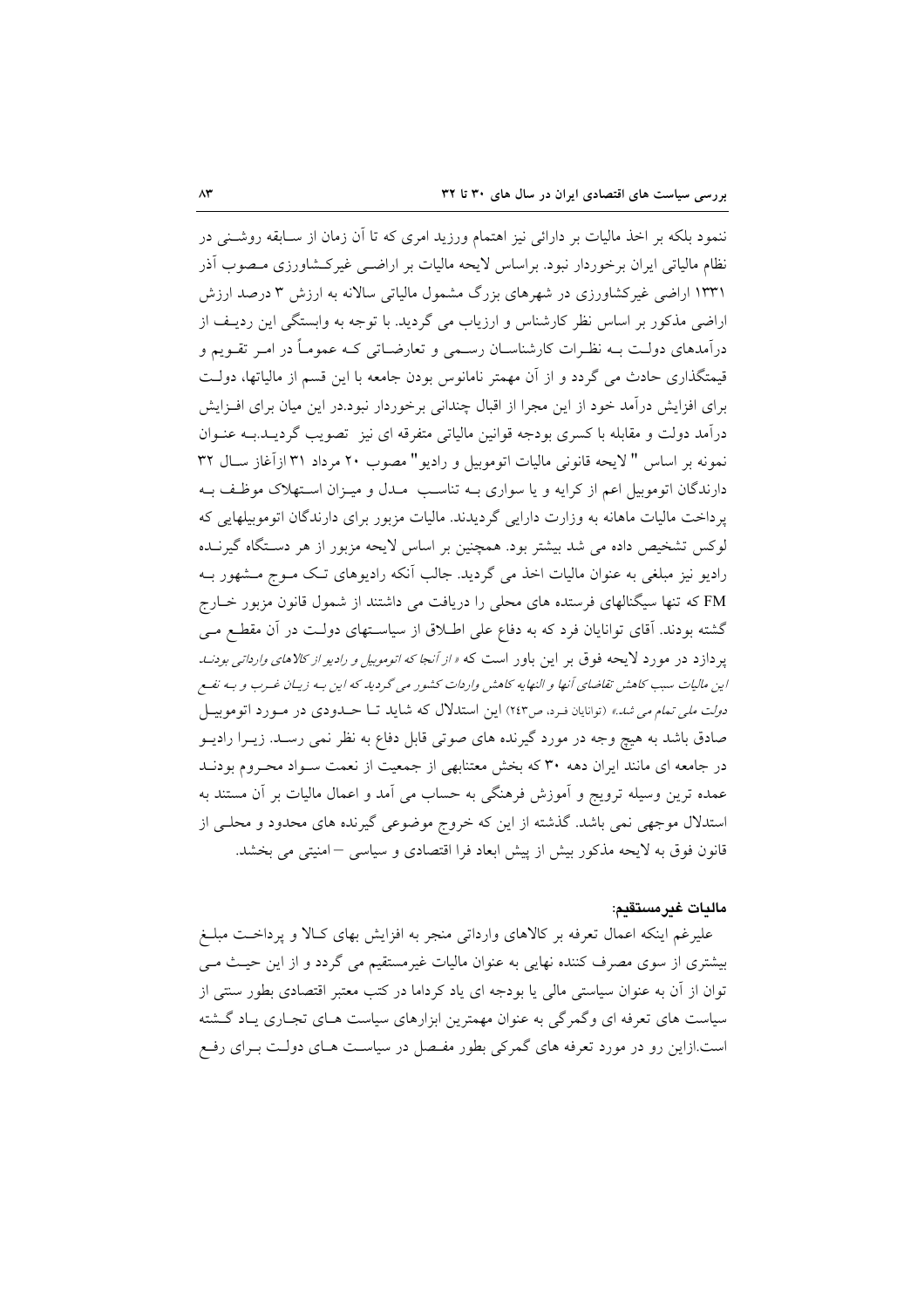کسری موازنه تجاری بحث خواهد شد.اما دراینجا به ذکر این نکته بسنده می کنیم که با توجـه به آنکه یکی از عمده ترین دغدغه های دولت در دوران مصدق رفع کسری مبـادلات تجـاری بوداعمال تعرفه های گمرکی از جایگاه برجسته ای در سیاست هـای مـالی دولـت برخـوردار بود.از این روی شاهد افزایش قابل ملاحظهٔ استفاده از ایــن ابـزار بــرای بهبــود توامــان کـسری موازنهٔ تجاری و کسری بودجه داخلی هستیم.

## استقر اض

از آنجا که تامین کسری بودجه از طریق استقراض آثار تورمی خفیفتـری نــسبت بــه انتــشار اسکناس دارد می تواند از اولویت در سیاست های اقتصادی دولت برخوردار باشد.( لیتل، کـوپر و دیگران، ۱۳۷۸، ص ۲٤۲) در واقع روی آوردن دولت بـه سیاسـت هـای تـورم زایـی چـون انتـشار اسکناس محصول قطع امید دولت از اخذ کمکهای خارجی بود. انتظار اصلی دولت برای اخذ اعتبار از منابع خارجی دریافت کمکهای بلاعوض و وامهای طویل المدت از آمریکـا بــود. امــا این امر در نهایت با فشارهای انگلیس و سیاست دفع الوقت مسئولان امریکایی در آن حدی که دولت ایران توقع داشت محقق نگشت و دولت تنها توانست ۲۵ میلیون دلار از بانک صادرات و واردات آمریکا تحصیل کند که آن هم الزاماً می بایست صرف خریــد لــوازم و ماشــین اَلات کشاورزی از آمریکا می گردید.( مجموعه قوانین سال ۱۳۳۰، روزنامه رسمی کـشور) در چــارچوب بر نامــهٔ اصل ٤ ترومن نیز پاره ای کمکهای فنی و اقتصادی در اختیار دولت قـرار گرفـت کـه مجمـوع آنها در سال ۱۹۵۲ به ٤/٩ میلیون دلار بالغ می گردید.(اسناد روابط خارجی امریکا، ج۲، سـند شـماره ٤٠٣، ۱۳۷۷،ص۱۲۰٤)در زمینه استقراض از مؤسسات بانکی و اعتباری داخلـی دولـت بـه اسـتقراض از بانک ملی مبادرت ورزید. طی سالهای ۳۲-۳۰ استقراض ازبانک ملی از ۷۲۹۹ میلیون ریـال در اسفند ۲۹ به ۱٤٤١۱ میلیون در مرداد ۳۲ رسید. بدهی دولت به سیستم بانکی طبی ایس دوره از ٥٩٥٣ به ٩٨٢٤ ميليون ريال رسيد. (لامع، ١٣٧٦، ص١٣٧همچنين با توجه به تهي گشتن خزانــه از اعتبارات ارزری دولت به ناچار به ارزی که در حساب پشتوانه ذخیره گشته بود چشم دوخـت. از این رو در مرداد ۱۳۳۰ لایحه ای را به تصویب رساند که بر اساس آن هیات نظارت اندوخته نشر اسکناس مبلغ ۱۶ میلیون لیره از ارزهای پشتوانه پولی کشور را بصورت وام یک سـاله بـه دولت برای حل کمبود ارزی قرض دهد. ارز مزبور به موجب تصویبنامه هیئت وزیران بــه وارد نمودن کالاهای بسیار ضروری تخصیص داده شد ( توانایان فرد، ۱۳٦۰، ص ۳۱).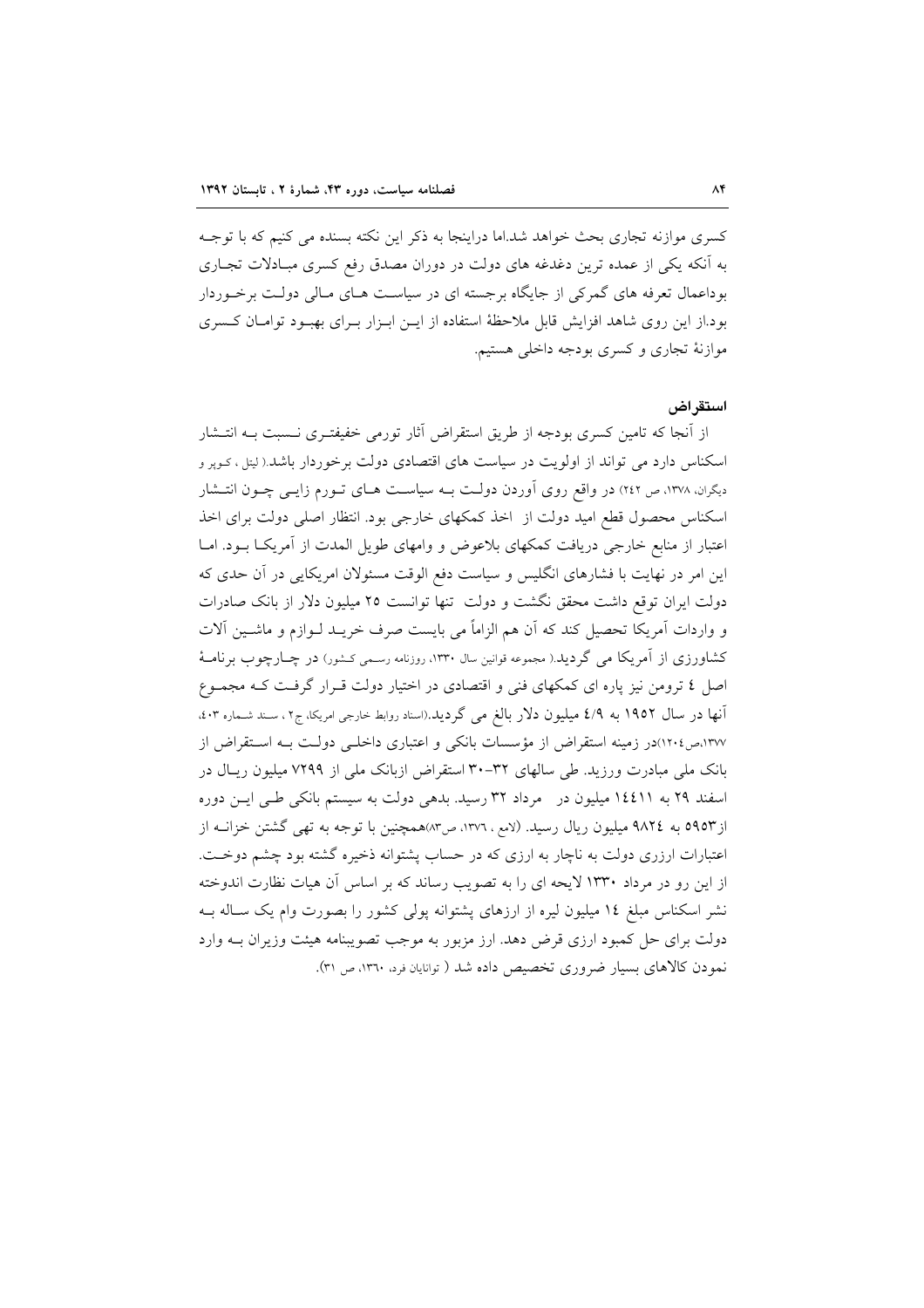#### كاهش هزينه هاى دولت

یکی از ابزارهای مالی دولت برای کاهش هزینه ها و رفع کسری بودجه کاستن از مـستخدمین و کارمندان دولت و کاهش سن بازنشستگی است. دولت وقت نیز برای کاستن از بـار مخـارج خود به این سیاست متوسل گردید و طی لایحه قانونی بازنشستگی افسران و درجـه داران بـه تعدیل نیرو و کاهش سن بازنشستگی کارمندان لشکری و کشوری اقدام نمود. (توانایان فرد، ۱۳۶۰، صص٢٣٥-٢٣٢). به غير از پاره اي تبعات امنيتي كه بازنشستگي پيش از موعـد افـسران ارتـش بـه دنبال داشت و آثار خود را در قضیه ۹ اسفند ۳۱ نشان داد اصـولاً اقــدام بــه بازنشــسته نمــودن زودهنگام پرسنل اداری باعث محرومیت سیستم دولتی از مهارت و تجربه کادرهای باسابقه می گردد.در سیاستهای کاهش هزینه هـای دولـت و تعـدیل نیـرو عـلاوه بـر کـاهش اسـتخدام و بازنشستگیهای پیش از موعد، سیاست هـایی چـون لغـو سیـستم ترفیعـات در ادارات، ممنـوع نمودن خرید لوازم غیرضرور برای ادارات، حذف اتوموبیل سواری در ادارات، ممنوعیت اعـزام مأمورین به خارج با هزینه دولت و بازنشسته نمودن کارمندان نالایق نیز به چـشم مـی خــورد. به نظر می آید سیاستهای مزبور در کوتاه مدت نمی توانست تاثیری در کاهش کسری بودجـه داشته باشد.( لامع ، ۱۳۷۲، ص٦٣)در این دوره به غیر از استفاده از ابزارهـای پـولی و مـالی شـاهد برخي اقدامات غيرمتعارف هستيم كه على الاصول بيش از آنكه از نظر اقتصادى منشأ أثر باشند واجد بار تبليغي و عاطفي بودند مانند فروش قالي و فرش ادارات و اتوموبيلهاي دولتبي. (اسناد روابط خارجی آمریکا، ۱۳۷۷ ص۱۲۱۵)در پایان مبحث شیوه های تامین کسری بودجه اشاره به این نکته ضروری است که این مسئله که در این دوره دو ساله برای اولین بـار بودجــه کــشور و درآمــد دولت از وابستگی به درآمد نفت رهایی یافت و بدون اتکاء به درآمدهای نفتی تنظیم گشت بـه کرات توسط افراد مختلف در دفـاع از سیاسـت هـای اقتـصادی مقطـع مـذکور مطـرح گــشته است.حال آنکه اگر درصد درآمد نفت از بودجه کل و درآمدهای دولت بـه عنـوان شاخـصی منحصر به فرد برای نشان دادن روند توسعه اقتصادی در نظر گرفتـه شـود اسـتبعادی نخواهـد داشت که سال مالی مانند ۱۳۳۳ را از آنجا که درصـد دریافتیهـای بخـش نفـت از دریافتیهـای ارزی تنها ۲۵ درصد را تشکیل می داد؛ در مقابل سالهای بعد که این رقم بیش از ٦٥ درصـد را نشان می دهد به عنوان سال شکوفایی اقتصادی که در آن دولت گامهایی به سـوی اسـتقلال از درآمد نفتی و رهایی از وابستگی برداشت، ارزیــابی کنـیم. (رمبـری عـلاف،۱۳۸۲، ص٥١) امـری کــه مسلماً بخاطر تقلیل گرایی مضمر در این چنین تحلیلی و مصادره به مطلـوب یـک داده آمـاری مورد قبول نخواهد بود. از طریق وحدت ملاک ، آشکار می گردد که بخش قابل ملاحظه ای از ادله ای که در دفاع از سیاست های اقتصادی دوران دو ساله بهار ۳۰ تا تابستان ۳۲ مطرح مـی گردد از معضل فوق رنج می برند و محصول مصادره به مطلوب و بزرگنمایی برخی داده هـای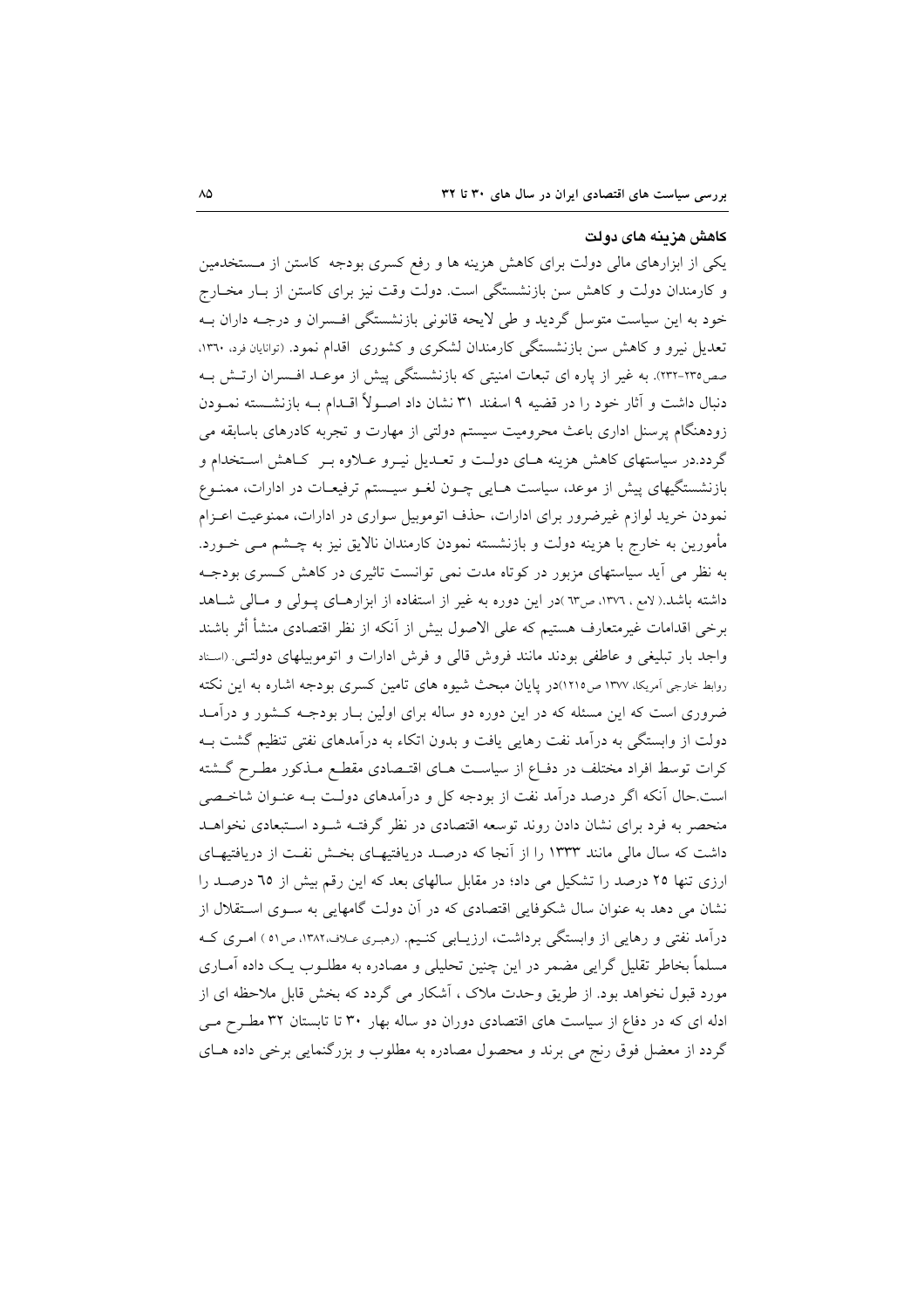آماری و انتزاع آن از شرایط عینی و تاریخیش و تحلیل آن خارج از کلیت صورتبندی اقتصادی اجتماعی است که اَن فاکت جزئی در اَن قرار گرفته است و درون اَن معنا می پابد. کمـا اینکـه یکی از نویسندگان افزایش تعـداد شـرکتهای موجـود اعـم از سـهامی و غیـر آن را بــه عنـوان شاخصی عمده برای رونق و توسعه اقتصادی در دوره مورد بحث بر می شمرد و آماری را نیـز در این زمینه ارائه می دهد.(خامه ای،۱۳٦۹، ص۱٥٤) حال آنکه نتیجه گیری مـذکور محـصول بـی توجهی به یکی از واقعیتهای مسلم اقتصاد ایران است . زیـرا از آنجـا کـه بـا توجـه بـه قـانون تجارت ایران سرمایه لازم برای تشکیل شرکتهای تجاری بسیار پایین در نظر گرفته شـده بـود، گرایشی عمومی برای تشکیل شرکتها به عنوان پوششی برای فعالیتهای اقتصادی فراقیانونی وجود داشته است و بعدها نیز ادامه یافته است. از این روی به سختی می توان افزایش میـزان این قبیل شرکتها را به عنوان شاخص و معیاری برای توسعه یا رونـق اقتـصادی بـه حـساب آور د.

## سياست های تامين کسری موازنه

همانگونه که اشاره رفت با قطع درآمد حاصله از صادرات نفت موازنهٔ تجاری دولت دچـار اختلال گردید. در این شرایط دولت طبعاً در پی استفاده از راهکارهایی برای غلبـه بـر مـشکل تراز خارجی برآمد. تغییر قیمتها، تغییر نرخ برابـری پـول ملـی در برابـر ارزهـای خــارجی و سیاست های تعرفه ای و گمرکبی و محـدودیتهـای سـهمیه ای کـه از زمـرهٔ سیاسـت هـای بازرگانی میباشند مهمترین ابزارهای ایجاد تعادل در تراز پرداخــتهــا محــسوب مــی شــوند ْ (بار،١٣٦٧، صص ٧٠٥-٢٩٩٩).

در طول دو سال به اجرا درآمدن طرح اقتصاد بدون نفت بـرای رفـع خـلاء ارز ناشــی از صادرات نفت این تدابیر بطور گسترده ای مورد استفاده قرار گرفت. البته بایست توجـه داشـت که این سیاست ها از ارتباطی تنگاتنگ با یکدیگر برخوردار هستند و به هـیچ روی نمـی تـوان آنها را بطور مستقل مورد ارزیابی قرار داد. به عنوان نمونه کاهش ارزش پول مل<sub>ی</sub> بطور مستقیم بر جهتگیریهای سیاست تجاری کشور تاثیر مبی گـذارد و باعـث افـزایش صـادرات و کــاهش واردات می گردد.در این مدت دولت سیاست افزایش صادرات و کـاهش واردات را از طریـق

۱.هدف از وضع حقوق و عوارض گمرکی و محدودیتهای کمی (سهمیه ها) کاهش ورود کالاهای خارجی و حمایت از تولید کنندگان داخلی در مقابل دامپینگ کالاهای خارجی و کمک به رشد صنایع نوپای داخلی، ایجاد اشتغال در داخل، بهبود موازنه تجاری کشور است. نک : دومینیک سالواتوره، تئوری و مسائل اقتصاد بین الملل، ترجمه: هدایت ایران پرور و حسن گلریز ، تهران، نشرنی، چاپ هفتم، ١٣٨٥، صص ١٦٤-١٦٣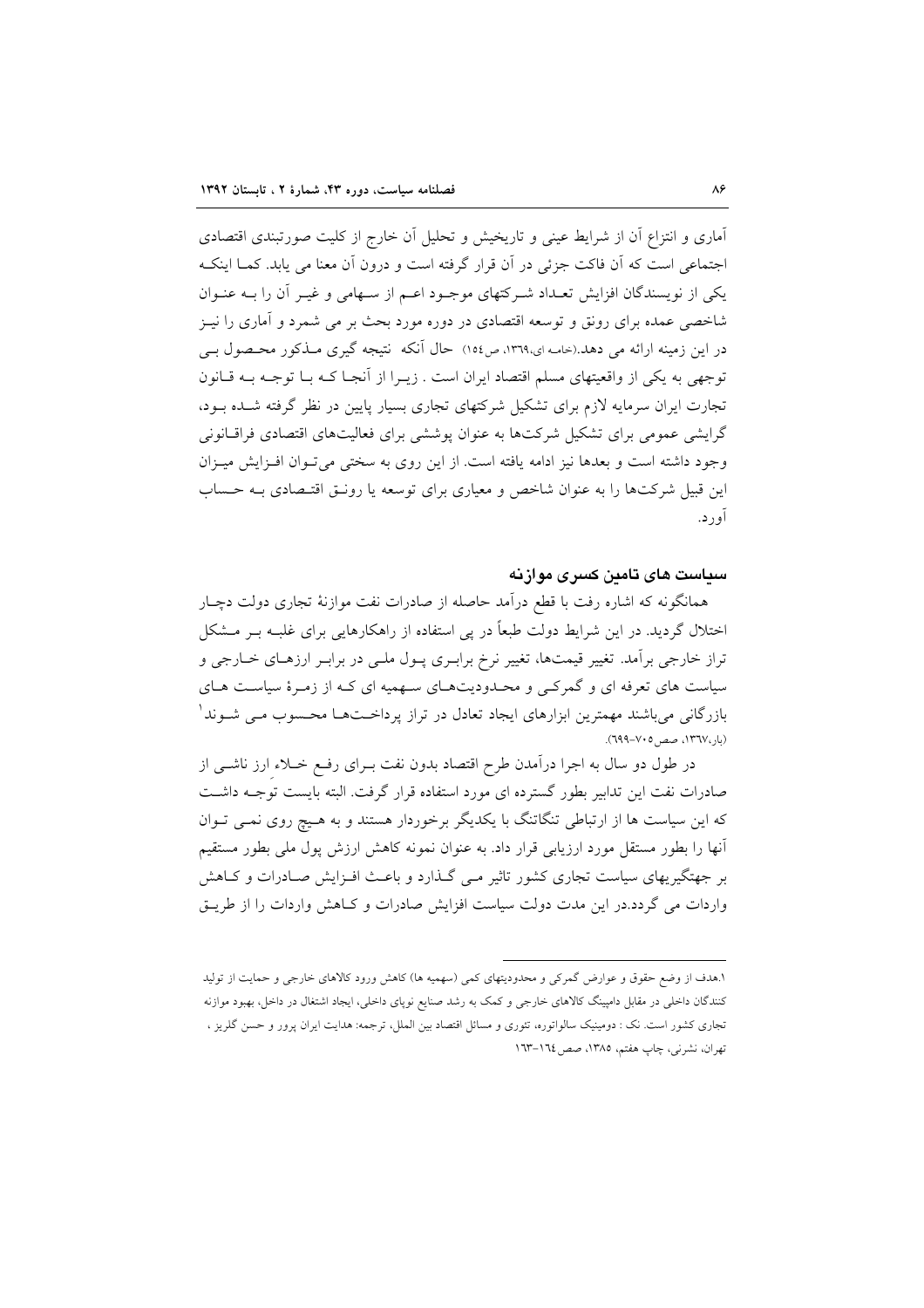ممنوع و یا محدود نمودن بسیاری از اقلام وارداتی و اعمال تعرفه های گمرکی شدید بـر بقیـه کالاها تعقیب می نمود و از طریق در پیش گرفتن سیاست تشویق صادرات و ارائـهٔ تـسهیلات ارزی به صادرکنندگان در پی حل کسری موازنهٔ ارزی بود. در ایــن مــسیر ســهمیه هــایی بــرای واردات تعیین و برخی کالاها ممنوع الورود اعلام شدند. در مقابل برای صادرکنندگان کالاهای داخلی بخصوص اجناس نامرغوب تسهیلات خاصی در نظر گرفته شد. هدف از این اقــدامات حل کسری موازنه از طریق تشویق صادرات به حـداکثر ممکـن و محـدود نمـودن واردات بـه حداقل ممکن بود. (توانایان فرد، ١٣٦٠، ص٥٥) در همین راستا نرخ برابری ریال در برابر دلار بطور آگاهانه کاهش یافت. کاهش ارزش ریال موجب افـزایش قیمـت کالاهـای وارداتـی و کـاهش قیمت کالاهای صادراتی شد که به بهبود موازنه پرداختها در تجارت خارجی انجامید. ( کاتوزیان، ۱۳۷۲،ص۲۷۷)دولت برای بهبود وضعیت موازنه و صرفه جویبی حداکثر در ذخایر ارزی علاوه بـر تعرفه هاي گمرکي از سهميه وارداتي نيز وسيعاً استفاده مي نمود. سهميه وارداتي براي مقابلـه با واردات اهرم بازدارنده تری از تعرفه های گمرکی است. زیرا علیرغم اینکـه تعرفـه وارداتـی قیمت کالاهای وارداتی را برای مصرف کننده داخلی بـالا بـرده و حجـم تقاضـا و بـه تبـع آن واردات را کاهش می دهد ولی تولیدکنندگان خارجی می تواننـد از طریـق افـزایش کیفیـت و كاهش قيمت بر تعرفه صادراتي غلبه نموده و صادرات خود را افـزايش دهنـد. حـال آنكـه بـا توجه به ثابت بودن میزان سهمیه وارداتی فارغ از قیمت آن، اهرم کنترلی مؤثرتری محسوب می گردد. (سالوانوره، ۱۳۸۵، ص۱۸۵)همانگونه که اشاره شد دولت در جهت افزایش صادرات به کاهش ارزش ریال مبادرت نمود. به ترتیبی که نرخ دلار از ٤٠ ریال در سال ٢٩ به ١٠٠ ریال در سـال ۳۲ رسید. اما به نظر نمی آید که میان کاهش ارزش ریال و افزایش صادرات رابطـهٔ همبــستگی روشنی وجود داشته باشد. زیـرا هرگـاه کـاهش ارزش برابـری در چـارچوب مجموعــه ای از سیاستها و همراه با کاهش جدی تقاضای داخلی صورت گیرد، انتظار می رود که پس از مدتی موجب افزایش صادرات شود. اگر کاهش ارزش برابری با آزادسازی واردات کالاهای واسطه ای که ابزار تولید کالاهای صادراتی می باشند همراه شود، باز هم انتظار مـی رود چنـین نتیجـه ای حاصل شود.( لیتل، کوپر و دیگـران، ۱۳۷۸، ص۳٥۹) حال آنکه در شرایط آن روز ایران هیچ یک از این دو شرط محقق نگردیده بود. به علاوه درجه حساسیت و کشش پذیری محصولات عمـده صادراتی ایران به تغییرات قیمت بسیار نـاچیز مـی بـود. ایـران یکـی از عرضـه کننـدگان شـبه انحصاری برخی از کالاها مثل پسته و فرش دستباف بود و از آنجا که تولید کنندگان کشورهای دیگر مقدار محدودی از کالاهای فوق را در بازارهـای جهـانی عرضـه مـی کردنـد از ایـن رو كاهش قيمت كالاهاي صادراتي بـه علت تنـزل ارزش ريـال نمـي توانـست چنـدان باعـث برانگیختن درجه حساسیت تقاضا نسبت به محصولات ایرانسی گـردد. (کلاوسـون و ساسـانیور، ۱۳۶۲،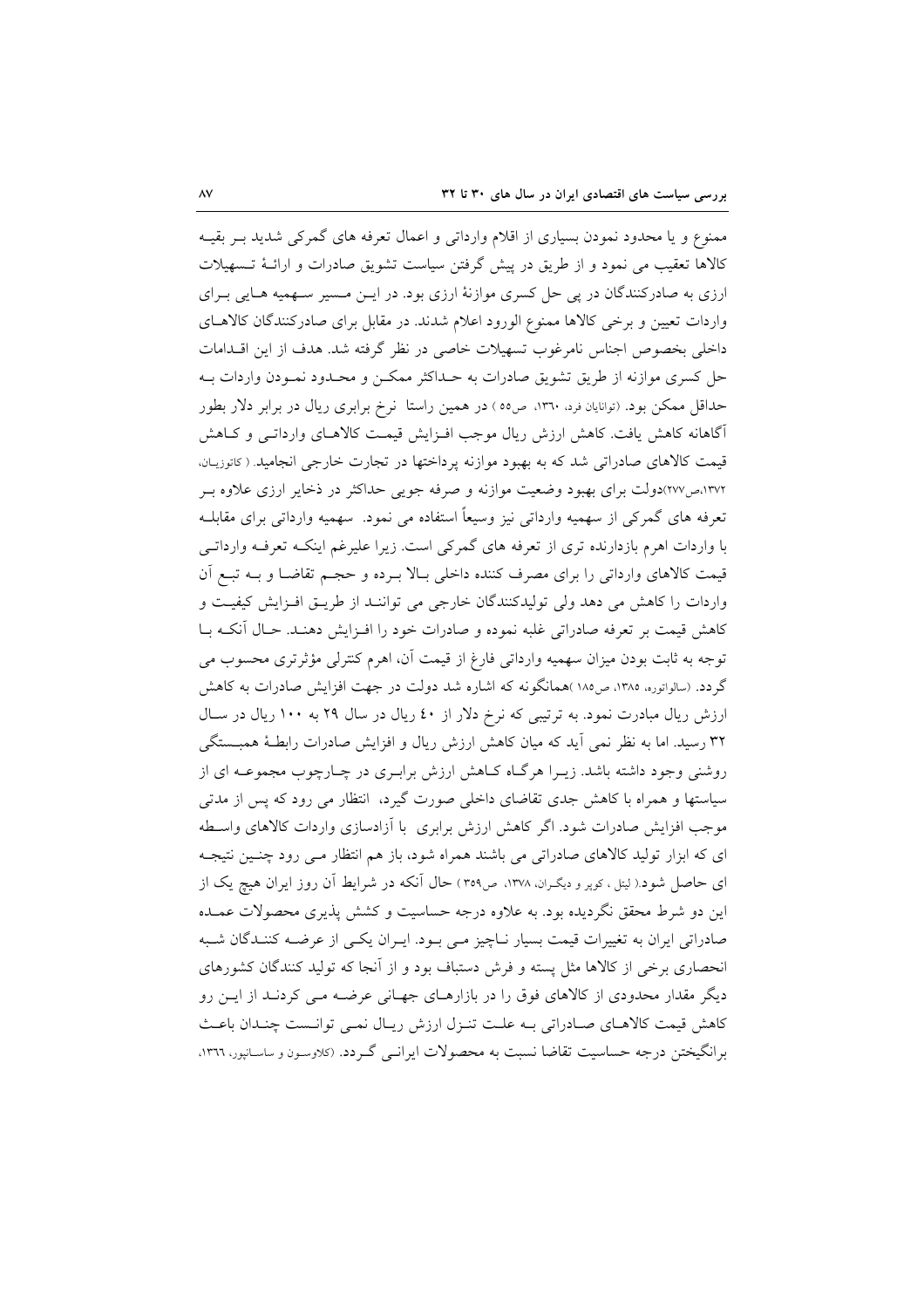ص٤٨) این مسئله از وجه تئوریک نیز مورد تأئید اقتصاددانان برجسته قرار گرفته است. به گفتهٔ جون رابینسون در کتاب نظریه اشتغال در مبادلات خارجی کشورها کاهش ارزش پول داخلبی تنها در صورتی که کشش تقاضا برای محصولات داخلی زیاد باشد بـه افـزایش صـادرات مـی انجامد و در شرایطی که تقاضای خارجی کشش ناپذیر باشد به افـزایش صـادرات منجـر نمـی شود.(بار، ۱۳٦۷ ص ۷۱۳)گذشته از این بایست توجه داشت که تغییر نرخ برابـری وکاهش ارزش می تواند به طور واقعی تراز پرداختها و رابطهٔ مبادله را دچار چالش نماید. زیرا تضعیف واحد یول ملی و به تبع اَن ترقی قیمت کالاهای وارداتی و تنزل بهای کالاهای صـادراتی کـشوری را که به کاهش ارزش برابری دست یازیده وامی دارد تـا نـسبت بـه گذشـته مقـدار زیـادتری از محصولات خود را برای به دست آوردن یک واحد از محصولات وارداتی خارجی صادر نماید که این امر در دراز مدت موجب تضعیف بنیهٔ اقتصاد ملی می گردد و تنها مزیت ظاهری به بار می اَورد.( بار، ۱۳٦۷، ص ۷۰۷)از سوی دیگر اَنچه نیز که از اَن به افزایش صادرات غیر نفتی تعبیــر می شود را به سختی می توان نشانهٔ توسعه اقتصادی ایران در اَن مقطع بــه شــمار اَورد.نگــاهی به لیست اقلام صادراتی ایران در سال ۱۳۳۱ که به قرار زیر مـی باشـد : پنبـه: ۱٦/١٤ ٪ فـرش دستباف: ١٦/١٪ پشم و كرك و مو: ٧/٦٩٪ ميوه هاى تازه و خشك: ٧/٦٪

انواع پوست: ۶/۲۰ ٪ بـرنج: ۵/۰۶٪ کتیـرا و تیـره: ۳/۵۷٪ سـنگهای معـدنی فلـزی: ۲/۲٪ چوب: ۱/۳۹٪ ماهی : ۱/۵۴٪ (صدرزاده، ۱۳۴۶، ص۴۶)

مبیّن آن است که در واقع حذف نفت و فرآورده های نفتی از سبد صادراتی کشور بـیش از آنکه تحولی رو به جلو در عرصه صادراتی به شمار آید بر سیری قهقرایی و بازگشت به دوران قبل از حضور نفت در اقتصاد ايران يعني اقتصاد معيشتي دلالت مي نمايـد. زيــرا عمــده تــرين اقلام صادراتی ایران در دوره پیش از نفت را پنبه، میوه ، فـرش، مـسکوکات، بـرنج، ابریــشم، یوست، تریاک، صمغ، و پشم، توتن و تنباکو تـشکیل مـی دادنــد (جمـالزاده، ١٣٦٢،صـص٣٦-١٧ )کـه تقریباً همگی از زمره محصولات کشاورزی یا خام غیرفرآوری شده به حساب می آیند.

# تراز پازرگانی خارجی

طبق اَمار رسمی طی سالهای ۳۲-۳۰ واردات کالا به کشور از نظر وزنـبی ۱۵٪ و بــه لحــاظ ارزش ١٩٪ كاهش يافت و صادرات كالا به لحاظ وزنى ١٢٩٪ و به لحاظ ريالي ١٣٦٪ افـزايش را نشان می دهد. بر اساس همین آمارها کشور در ایـن سـالها درمبـادلات تجـاری دارای تـراز مثبت بود. جدول زیر میزان واردات و صادرات را در سالهای مورد بحث بر اساس آمار رسمی نشان می دهد.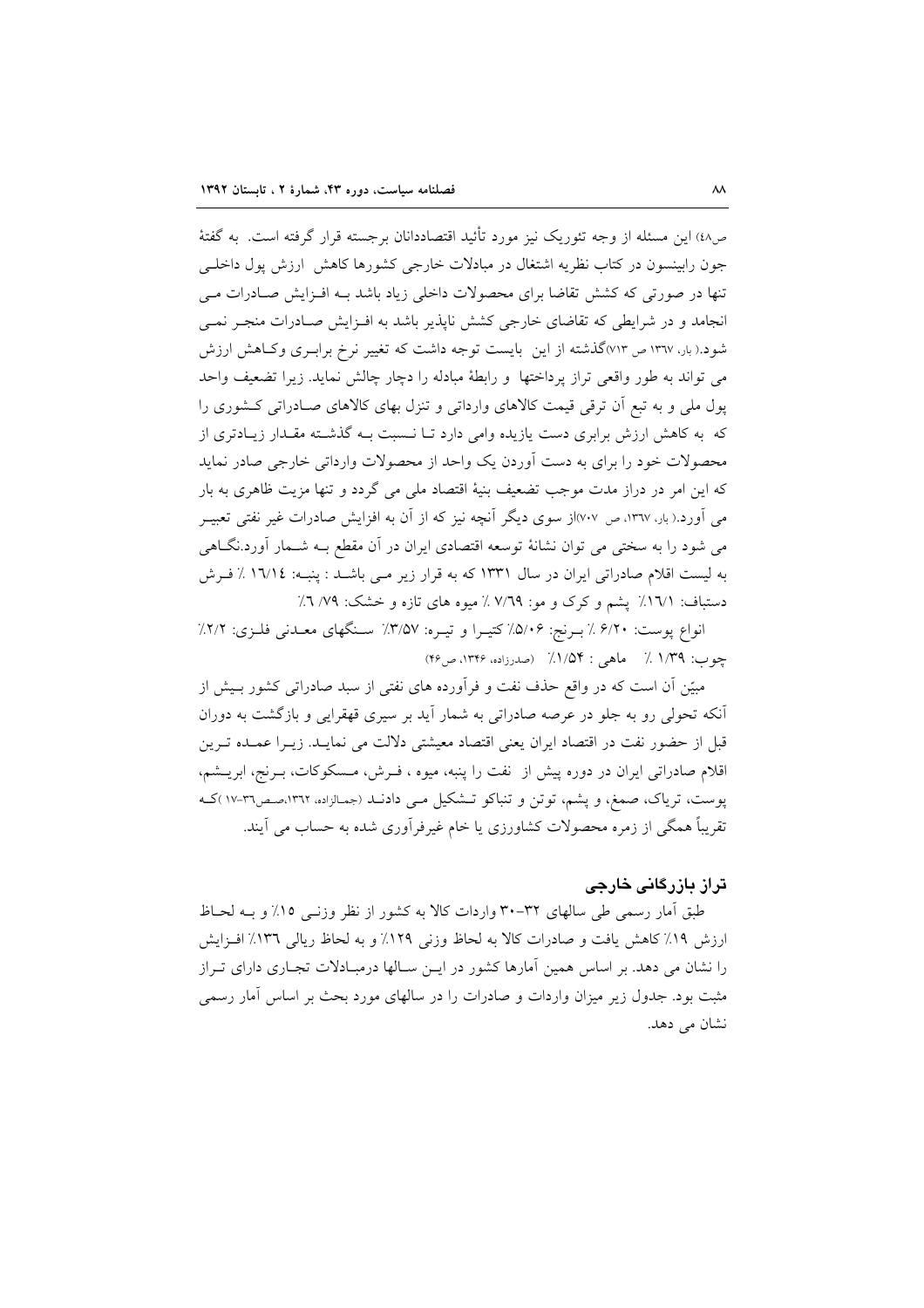| صادرات به میلیون ریال | واردات به میلیون ریال | سال       |
|-----------------------|-----------------------|-----------|
| ٣٤٩٤                  | ٦٢٤٣                  | ۱۳۲۹      |
| ٤٣١٩                  | $V \cdot \cup$        | 15.       |
| 0V0                   | 0.71                  | ۱۳۳۱      |
| $\Lambda$ r $\Lambda$ | ٥٣٢٤                  | ١٣٣٢<br>- |

(منبع: آمار اداره گمرک کشور به نقل از مصطفی فاتح، پنجاه سال نفت ایران، ص1٤٤ )

آنچه که در تحلیلهای موافقین سیاست های اقتصادی دولت در این دوره فراوان بـه چــشم می خورد آن است که مثبت شدن تراز خارجی که گویا در تاریخ اقتصادی ایران امری منحـصر به فرد به حساب می آید را به عنوان مهمترین دستاورد اقتصادی این دوره قلمداد مبی نماینــد. در رابطه با شاخصهٔ مزبور با توجه به آنکه بیش از هر مؤلفهٔ دیگر اقتصادی در این دوره مـورد تمجیدقرار گرفته اسـت و بعـضاً ادوار دیگـر اقتـصادی در ایـران را در نــسبت و رابطـه بــا اَن سنجیده اند ارائه پاره ای توضیحات ضروری است. علی الاصـول اهمیـت بـیش از حـد قائـل گشتن برای مازاد تجاری ریشه در اسطوره های مکتب اقتصادی مرکانتیلستی دارد که دانسته پیا نادانسته در پستوی ذهن دست اندرکاران اقتصادی در آن مقطع جا خوش کرده بود. بـر اسـاس این اندیشه در مبادلات تجاری میان ملـل آن کـشوری کـه در مبـادلات و فرآینـد صـادرات و واردات خود صاحب مازاد تجاري مي گردد داراي اقتـصاد موفـق و توسـعه يافتـه اي اسـت. مرکانتیلیستها ثروت را زائیدهٔ میزان کنز مسکوکات طلا و نقره مبی پنداشتند و بـه ایـن اعتبـار ثروت به پول و آن هم البته با توجه به درک ذاتگرایانــه و طلامحــور از پــول کــه در آن دوران حاکم بود به یول مقوَّم به طلا و نقره تقلیل داده می شد.(داب، ۱۳۸۱، ص۷۱) به منظور جمع آوری طلا ، هر كشور مى بايستى صادرات خود را تشويق و واردات را محـدود مـى كـرد.( سالواتوره، ۱۳۸۵، ص۲۱) میراث این اندیشه در عصر حاضر خود را در مثبت بودن تراز پرداختها در روابط مالی با کشورهای دیگر نشان می دهد. ( آنیکین، ۱۳۵۷، ص٥٥ )مسلماً امروزه نیز موازنه در یرداختها شاخصهٔ مهمی در توسعه یافتگی کشورها محسوب می گردد، لیکن اگر به همین مـلاک اکتفـاء گردد و آن به شاخصه ای عام و فراگیر برای فهم مناسبات اقتصادی و سطح توسعه و یـا عــدم توسعه یافتگی تبدیل شود، مبتلا به تقلیل گرایی گشته ایم. تا آنجـا کـه حتـی برخـی از نظریــه یردازان برجستهٔ اقتصاد، کلیشهٔ بودجه متوازن را بخشی از مالیه عمومی منسوخ که بنیـاد آن بـر قیاس مع الفارق میان هزینه های خانواده و دولت استوار است به حساب آورده اند.(ساموئلسن و نورد هاوس، ۱۳۷۳، ص۵۳۷ )گذشته از این اتخاذ چنین سیاست هـایی بــه عنــوان اسـتراتژی رســمی اقتصادی در درازمدت منوط به در اختیار داشتن ابزارهای ویژه ای است. یکی از عمـده تـرین مسائلی که در مورد ناسیونالیسم اقتصادی و سیاست درهای بـسته بـذل نظـر بــه آن ضــروری است این است که موفقیت سیاست های مرکانتیلیستی بر پیش فرضهایی استوار است که اصولاً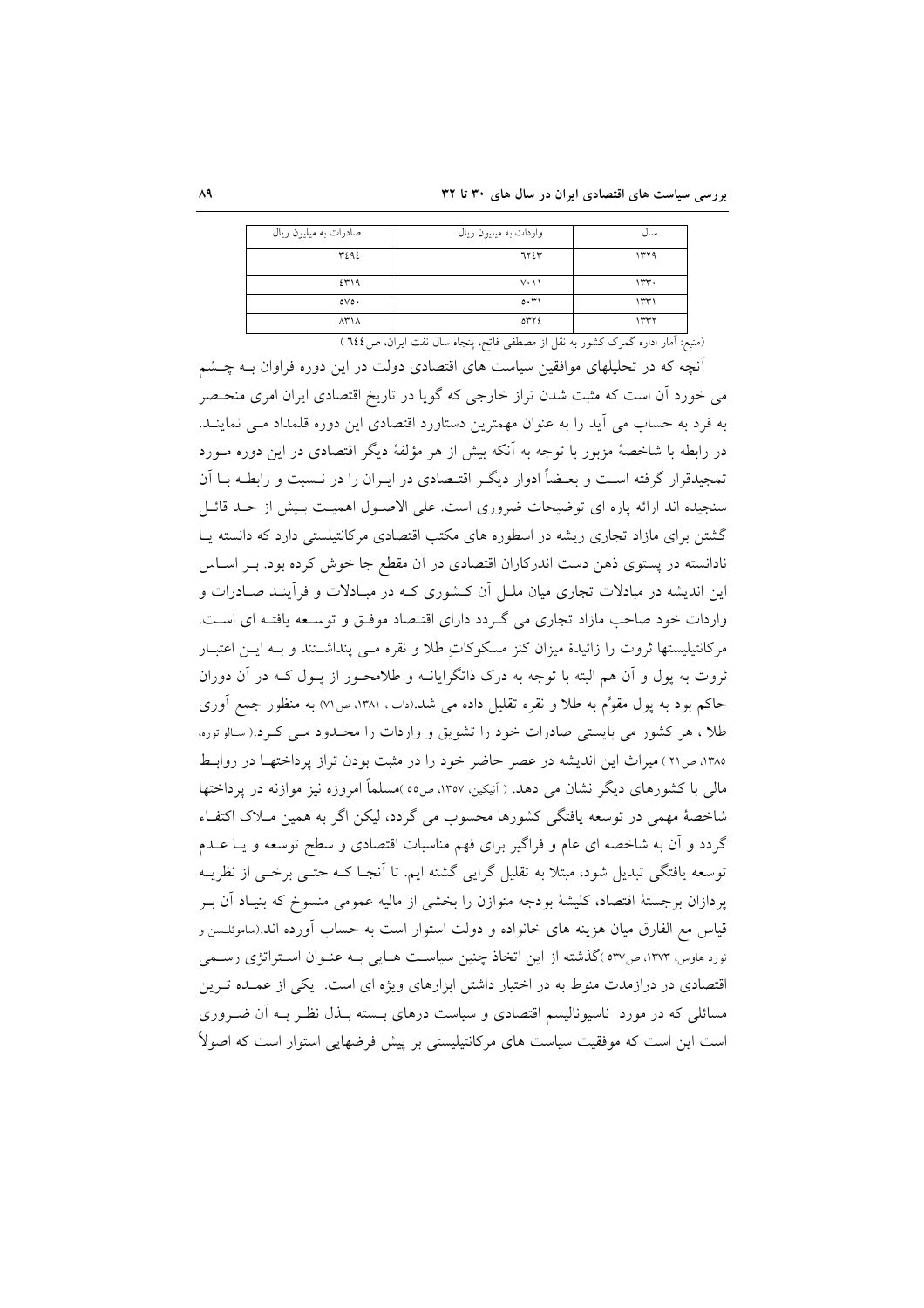ایران در آن مقطع فاقد آن بود. موفقیت این سیاست اقتصادی بستگی به این داشت که با توسل به زور بتوان بخش عمده ای از بازار کشورهای دیگر را تسخیر کرد . بنا براین کامیابی سیستم مركانتليستي بر وجود نظام داد و ستد مستعمراتي ابتناء دارد و در شرايط ديگر امكان موفقيت اّن اندک است. به عبارت دیگر اصولاً تئوریهای مرکانتلیستی زمانی معنادار و صادق می گردنــد که کاربرد آن را در بهره کشی از یک نظام وابسته مستعمراتی درچارچوب تبادل بـین کالاهــای خام و محصولات صنعتی در معرض آزمایش قـرار دهـیم. ( داب، ۱۳۸۱، صـص۲۱۱-۲۱۰)گذشـته از نقائصی که تحلیل تک بنی از مقوله مازاد تجاری برای قضاوت در مـورد وضـعیت اقتـصادی-معیشتی یک جامعه به دنبال دارد اصل مثبت شدن تراز تجاری ایران در این دوره خــود شــدیداً زیر سؤال است. زیرا در واقع آنچه که باعث مثبت شدن تراز تجاری ایران در این مقطع گشت را بایست در کاهش ارزش ریال جست. توجه به این نکته حائز اهمیت است که نقش کـاهش ارزش ریال در مثبت گشتن تراز بازرگانی مهم تر از آن است که در نگاه اول به نظر مـی آیــد. زیرا اگر بر اساس نرخ ارزهای معتبر و نه ریال تـضعیف شـده تـراز تجـاری ایــن دوره مــورد بررسی قرار گیرد از مازاد تجاری ایران به شدت کاسته می شود زیـرا صـادرات از نقطـه نظـر درآمد ارزی کشور نه تنها اضافه نشده بلکه کاهش نیز یافته است. (روحانی، ۱۳۵۲ ، ص۳۸۷)این امر در آمار صندوق بین المللی یول نیز انعکاس یافته است و بر اساس آمار این سازمان در سالهای ۱۳۳۰ و ۱۳۳۱ ایران در مبادلات خارجی خود به ترتیب ۱۹۸۰ و ۵۳۰ میلیـون ریـال کـسری موازنه داشته است. ( مجله آمار پولی بین المللی، اکتبر و دسامبر ١٩٥٥، بــه نقــل از کاتوزیــان، ١٣٧٢، ص٢٧٨ )بـــلــين گونه عمده ترین دستاورد اقتصادی دولت در معرض تردید قرار می گیرد.

# تاثیر سیاست های تعرفه ای بر هزینه زندگی

همانگونه که اشاره رفت عمده ترین ابزار دولت برای برای تـامین کـسری موازنــه کــاهش واردات و افزایش صادرات بود. برای آنکه سیمایی از روند تامین کسری موازنه از طریق ایــن ابزار اصلی به دست دهیم رشته کلام را بـه دسـت دکتـر خامـه ای مـی سـپاریم. « *در ایـن دوره* صادرات محصولات کشاورزی افزایش و واردات آنها کاهش داشته بـه گونـه ای کـه موازنـه تمـام آنهـا افـزایش چشمگیری را نشان می دهد. جو که تا سال ۱۳۲۹ اصلاً صادر نمی شده و حتی مقداری نیز وارد می شده گذشته از اینکه واردات آن کاهش یافته ، درسالهای حکومت مصدق اصلا وارد نشده، مقدار معتنابهی از آن تا بسش از ۱۵ هزار تن صادر گردیده است. گندم نیز که پیش از حکومت مصدق صدها هزار تن از آن وارد می شده و بابت آن مبلغ کلانی ارز از کشور خارج می گردیده ، به سرعت از واردات آن کاسته شده و تقریبا به مقدار ناچیزی رسـید؛ در مقابل در سال آخر حکومت مصدق ٤٨٠ تن نيز صادر گرديده است و بي شک اگر ايـن حکومـت پايـدار مـي ماند ایران می توانست مقادیر بیشتری گندم صادر کند و حتی یکی از صادرکنندگان مهم غـلات در منطقـه گـردد. صادرات برنج نیز که پیش از حکومت مصدق در حال کاهش بوده از نو رو بـه افـزایش نهـاد و چنـلـ برابـر شـلـ. صادرات حبوبات نیز منظماً افزایش یافته و بیش از ١٤ برابر شده، در حالی كه واردات آن منظما كم شده و تقریباً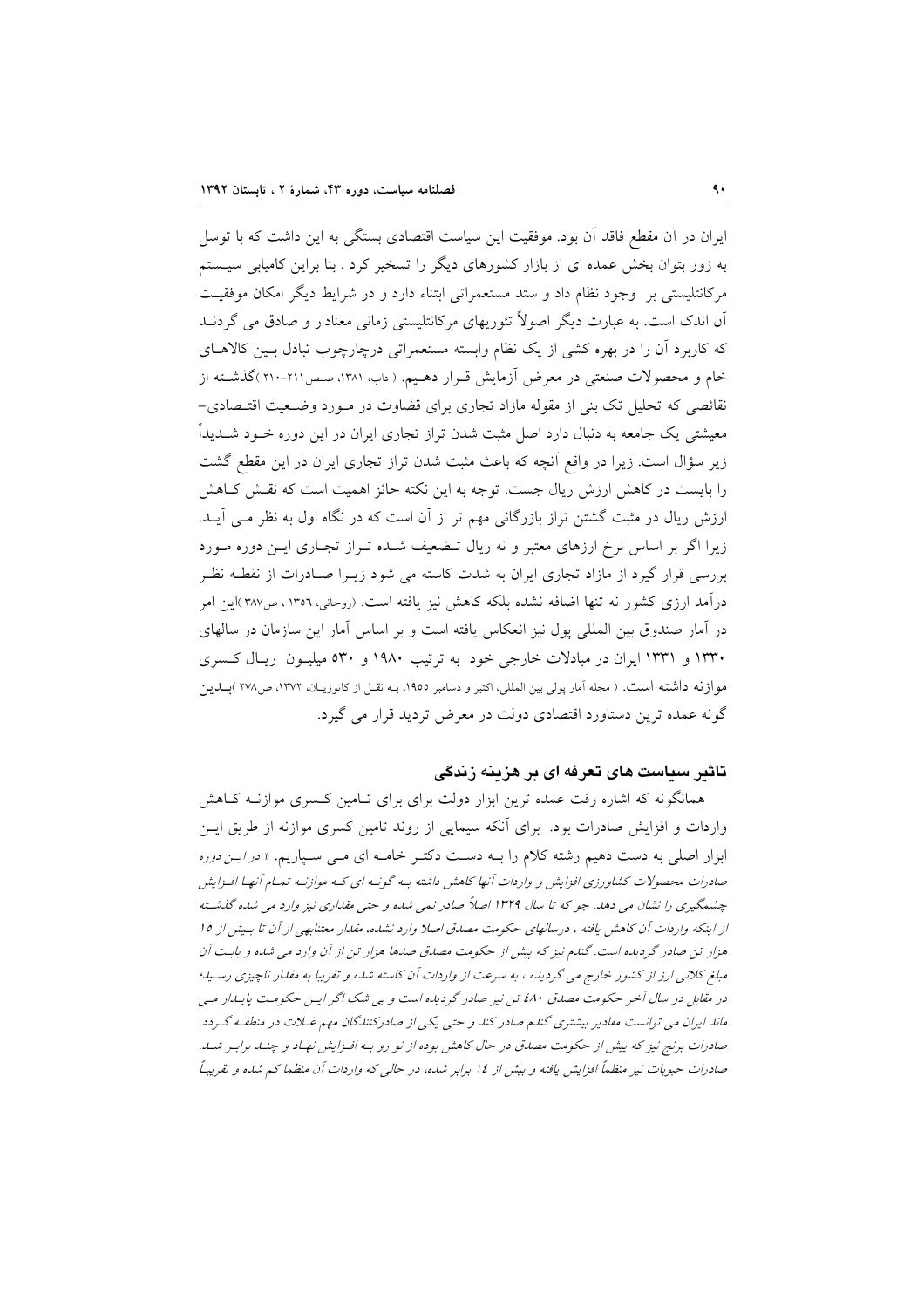به صفر رسیده است. بدیهی است تمام اینها اگر در پرتو رشد تولید کشاورزی نبود انجام آن امکان نداشت.»(خامه ای، ۱۳۹۹، صص۱۲۹-۱۲۸) پرسشی که در اینجا مطرح می گردد این است آیا این افـزایش چـشمگیر صادرات وكاهش واردات كالاهاى حياتى وضرورى از طريـق اصـلاح سـاختارى مناسـبات کشاورزی از مجرای اصلاحات ارضی، یا از لحاظ فنی و تکنولژیک با مکانیزه نمـودن گــسترده کشاورزی و افزایش زمینهای تحت کشت صورت گرفته یا از طریق استفاده از ابزارهـای پــولی نظیر سهمیه بندی صادراتی که بر اساس آن دولت امتیازاتی برای صادرکنندگان از جهت نـرخ گواهینامـه در نظرمـی گرفـت و بــدین ترتیـب بازرگانــان بــه خریــداری بخــش عمــده ای ازمحصولات کشاورزی موجود در بازار و صدور آنهـا بـه خـارج اقـدام مـی کردنـد، محقـق گردید؟ در واقع علی رغم اینکه تعرفه های گمرکـی بـه عنـوان یکـی از ابزارهـای مرسـوم و متداول كاركردِ حمايت از توليد كنندگان داخلي را از طريق افزايش قيمت كالاهـاي وارداتـي و فرسایش توان رقابتی آنها در مقابل محصولات داخلی ایفا می کنـداما اثـر تبعـی افـزایش نـرخ تعرفه ها خود را در چارچوب تحلیلهای کلی بودجه أشکار نمی سازد. بلکـه أثــار أن در ســبد هزینه ها و در سفره معیشت مردم بهتر آشکار می شـود. معنـای واقعـی افـزایش تعرفـه هـای گمرکی را اَن هنگام می توان بهتر دریافت که ملاحظه نماییم با وجود کاهش چــشمگیر حجــم واردات بخصوص کالاهای لوکس و تجملی که عوارض سنگینی بر آنها تعلـق مـی گرفـت و بخش عمده ای از درآمد گمرک از قِبُل آن حاصل می شد دراین دوره دوسـاله ســهم عــوارض تعرفه ای از درآمد گمرکات از ٤٣٪ به ٧١٪ رسـيد. (کاتوزيـان، ١٣٧٢، ص٢٨٠) در حقيقـت دولـت بیش از آنکه سودای خودکفایی و رفع نیاز کـشور بــه واردات را داشــته باشــد در پــی افــزایش درآمد و تنظیم تراز پرداختهای خارجی بـود. تـا اّنجـا کـه حتـی بـا افـزایش اسـتفاده از حـق انحصاری بر تجارت کالاهایی مانند چای، شکر، توتـون و... کـه جـزء اقـلام مـصرفی اساسـی طبقات کم درآمد به حساب می آمد، به افزایش قیمت آنها مبـادرت ورزیــد. همچنـین در ایــن مسیر به حذف سوبسید دیگر اقلام عمده مصرفی مانند گندم پرداخت تا آنجا که دولت در این دوره بیش از یک سوم درآمد خود را از محل فروش کالاهای اساسی مورد نیاز جامعه بدست می آورد. (کلاسون و ساسان یور، ۱۳۶۶، ص ۵۲)اعمــال تعرفــه هــای شـــدید گمرکــی و ممنوعیتهــا و سهميه هاي وارداتي و همزمان ارائهٔ مشوقهاي صادراتي موجبات افزايش قيمتها را فراهم أورد. بر اساس آمار یک بولتن رسمی در سال ۳۱ بهای اغلب کالاها در بازار ایران رو به ترقبی نهـاد. این بویژه در مورد کالاهای وارداتی نظیر چای، قند وشکر، آهن و قماش صادق بـود. کمبـود برخی کالاها ً مانند قند وشکر به قدری محسوس و جدی شد که دولت مجبور بـه تـصویب لایحه ای برای منع احتکار قند و شکر در شهریور ۱۳۳۱ گردید که به موجب آن هرکس بیش از یک ماهِ مصرف خود و خانواده اش قند و شکر نگاه می داشت محتکـر شـناخته مـی شـد و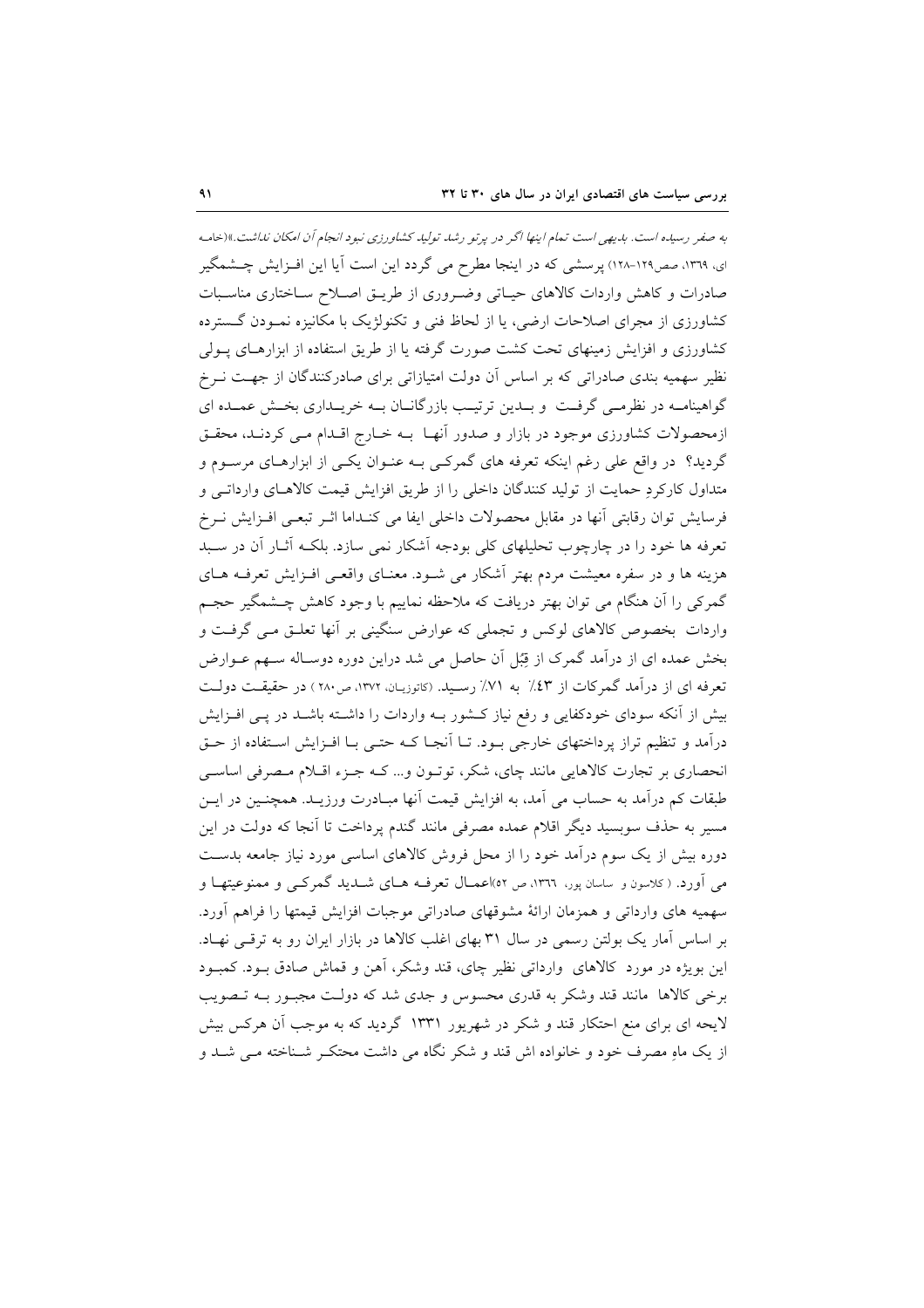تمام کالاهای مزبور مصادره گردید.( خامه ای ١٣٦٩، ص١٢٢) به علت مقولـه همبــستگی قیمتهــا، بــا افزایش قیمت کالاهای خارجی کالای مشابه مانند چای داخلی نیـز بـا افـزایش قیمـت مواجـه گشت. در این سال با ترقی عمومی بهای موادغذایی روبرو هستیم. بطوریکه شاخص آن که در آخر اسفند ۳۰ برابر با ۸۷٤ بود در آخر اسفند ۳۱ به ۱۰۱۱ رسید. به طور کلی قیمت کالاها در سال مورد گزارش سیر صعودی داشته است. (بر اساس گزارشات هیئت عامل بانک ملی ایران به مجمع عمومی سالیانه دارندگان سهام در سالهای ۲۹ تا ۳۲ به نقل از توانایان فرد، ۱۳٦۰ صص۳۱–۳۵ )در واقع آنچه که داعمی اصلبی درجهت اعمال تعرفه ها و سهمیه بندیهای گمرکی بود نه حمایت از صاحبان صنایع و مشاغل داخلی بلکه کسب درآمد و حل ً معضل کسری بودجه و کسری موازنه بود . اهمیت عاجل این مسئله برای دولت از آنجا آشکار می شود که برای تضمین این ممـر درآمـد نخـست وزیـر بـه تاریخ ۲۹ آذر ۳۱ لایحهٔ پلیس گمرک ایران را به تصویب رساند و وزارتخانـه هـای دارایـی و دفاع ملی را مامور اجرای آن ساخت (روزنامه رسمی کشور،مجموعه قـوانین سـال ۱۳۳۱ )دخالـت وزارت دفاع ً یا در واقع همان وزارت جنگ در یک امر کاملاً اقتصادی نشاندهندهٔ اَن اسـت کـه بــرای دولت تحصیل عواید حاصل از تعرفه های گمرکی از آنچنان ضرورتی برخوردار بود کـه بـرای اطمینان از ادامه جریان این منبع سرشار درآمد مسئولیت ادارهٔ آن به تشکیلات نظامی و امنیتـی محول گردید.هواداران مشی اقتصادی دولت در این دوره در دفاع از اعمال شدید تعرفه ها این گونه استدلال می نمایند که بخش عمده ای از این تعرفه شامل حال کالاهای لوکس می شـد و برای کالاهای ضروری و مواد صنعتی عوارض اندکی دریافت می شد. به این ترتیب دولت بـا اتخاذ این روش واردات این گونه کالاها را کـه تنهـا گـروه انـدکی از آن منتفـع مـی شـدند را محدود نمود. اما ما وقتی به مصادیق این کالاهای لوکس نگاهی می انـدازیم بــه اقلامــی نظیــر يخچال ، اجاق برقي، اتومبيل ، اتوكار و موتورسيكلت برمي خوريم. جالب أنكه ايـن واقعيـت در مورد كالاهاى ممنوع الورود به نحو مضاعف صادق است. در ليست كالاهاى ممنوع الــورود اقلامی نظیر گوشت حیوانات، پرندگان،محصولات دامی مانند پنیر، کـره ، تخـم مـرغ ، عــسل، روغن نباتی، میوه جات ، چکمه و گالش..... (روزنامه اطلاعـات ، ١٣٣١/١/٢٥)کــه بــرخلاف ادعاهــای موجود به هیچ روی نمی توان آنها را در ردیف کالاهای لـوکس و تجملـی بـه شـمار آورد بـه چشم می خورد.البته تقریباً به عنوان یک اصل پذیرفته شده که از آنجا که محدودیتهای گمرکی و تعرفه ای معمولاً برای حمایت از صنایع و محصولات داخلی وضع می گردد کـه کـشور در اّن فاقد مزيت نسبي است.؛ لذا در عمل شاهد اّن خواهيم بود كه نفع برخي از صاحبان صـنايع و پرسنل آن به ضرر مصرف کنندگان که مجبورند قیمتهای بالاتری برای کالاهای داخلی که در عین حال از کیفیت نازلتری برخوردار است بیردازند، تمام می شود`(سالواتوره، ۱۳۸۵، ص۲۰۲). بــه

۱. اصولاً گرایش افراطی به ناسیونالیسم اقتصادی و دکترین خودکفایی از نظر اقتصادی غیر قابل دفاع بوده و به رد مزایای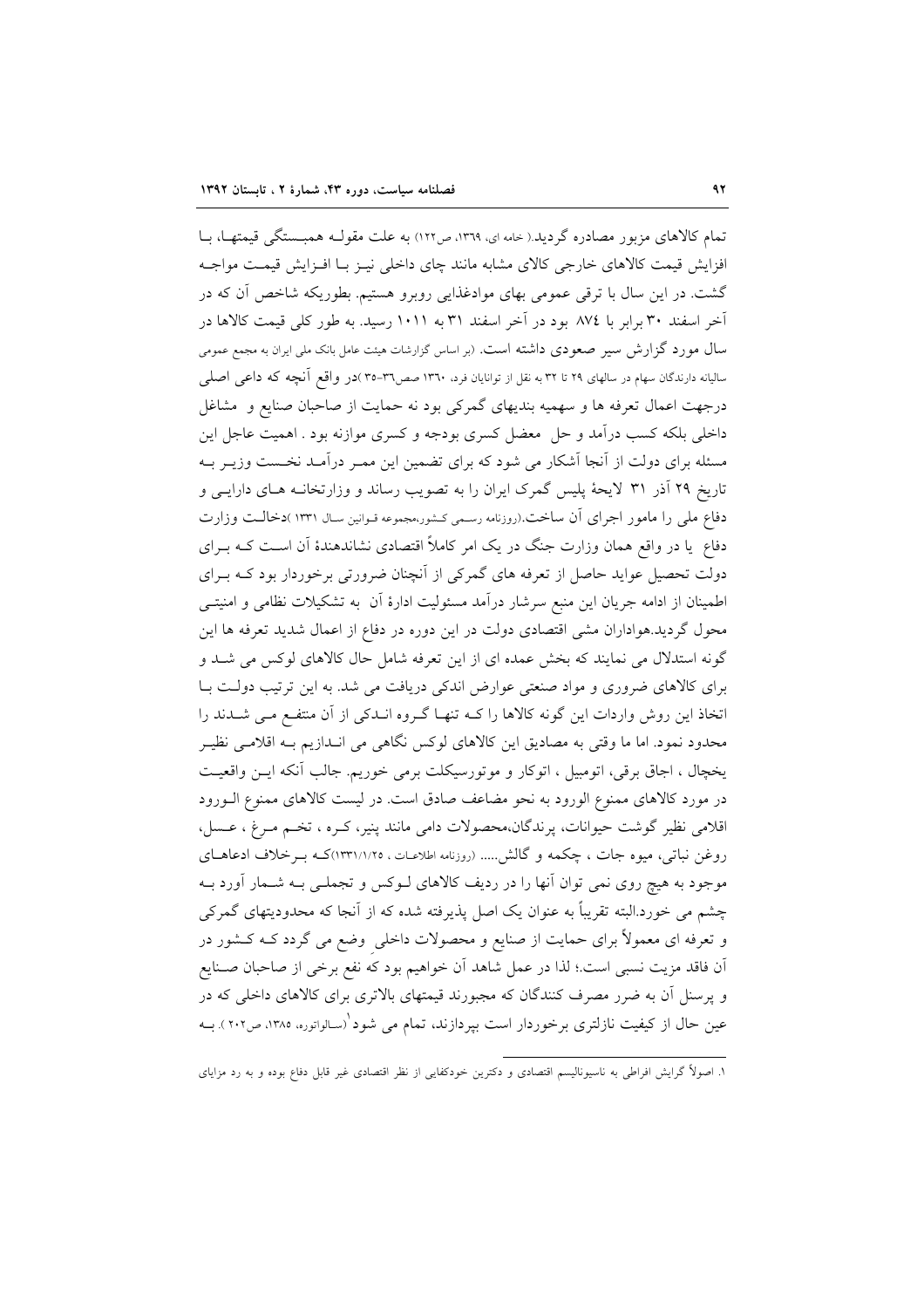نظر می أید أنچه که پروفسور شومپیتر در جمعبندی از اقتصاد دانان مرکانتیلیست سده هفـدهم میلادی می گوید به نحو غریبی در مورد اندیشه اقتصادی داعی بخش عمده ای از دولتمردان و سیاست مداران در جامعه آن روز ایران صدق می کند : «…*مرکانتیلیستها هـیچ تـصوری از روابـط بـین* یدیده های اقتصادی مگر هویدا ترین آنها نداشتند. با توجه به عصر حاکمیت عنصر جنگ بین ملتها بطور غریبزی با واردات كالاهايي كه تجملي ناميده مي شد به شدت مخالف بودند و از اين روي با محوريت مصرف در اقتصاد م*خالفت داشتند.»(*شومپیتر، ۱۳۷۵، صص۱۳۲-۴۳۱)با وجود این عده ای این نظر را مطرح نمـوده انــد کــه مشکلات اقتصادی و نرخ تورم ً در این دوره محدود بوده و قرائنی دال بر کـاهش سـطح رفـاه عمومی وجود ندارد.(کاتوزیـان، ١٣٦٨، ص ٣٦١) فارغ از آمار رسـمی و تحلیــل هــای اقتــصادی کــه همانگونه که پیشتر ارائه شد نافی دعاوی از این دست است، این قبیـل اسـتدلالها بـا اظهـارات رسمی و نیمه رسمی مسئولین طراز اول حکومت و اسناد در دسترس نیز در تعارض است.بـه عنوان ً مثال مصدق در در دیداری که با هندرسون سفیر امریکا در ایران در تابستان ۳۱ داشت ابراز نمود اگر کمک خارجی فوراً به دولتش نرسد، بــه علــت ۖ وخامــت اوضــاع او مجبــور بــه اخراج دهها هزار تن از کارمندان و تعدیل نیرو در ارتش خواهد بود. (اسناد روابط خارجی آمریکا،ج۲، ۱۳۷۷، سند شـماره ۲۰۸ص ۱۸۲)دکتر مصدق چند روز بعد در ملاقــات دیگــری بــا هندرســون اظهــار داشت که پولی در خزانه نیست و حقـوق نیروهـای انتظـامی را نمـی تـوان پرداخـت، و هـیج اطمینانی نیست که در صورت بروز نا امنی بتوان به نیروی انتظامی اتکا کرد. (اسناد روابط خارجی آمریکا، ج۲٬۱۳۷۷، سند شماره ۲۱۱، ص ۳۹٤)یکی از قرائن عمده ای که نشان دهنده آن است کـه دولـت در وضعیت بغرنجی از لحاظ اقتصادی به سر می برد مطالبهٔ مستمر و دائمی پول و کمک مـالی از سوی مصدق به عناوین مختلف از نمایندگان و سفیر آمریکا در تهـران اسـت. تـا آنجـا کـه برخی مواقع این درخواستها در تعارض با برخی از مصوبات پیشین مجلس ایران کـه از قــضاء شخص مصدق در آنها نقش مبتكرانه اي ايفاء نموده بود قـرار داشـت. در ايــن راسـتا مـصدق تقاضاي ٥٠ ميليون ليره بابت مطالبات ايران از شـركت نفـت براسـاس لايحـه الحـاقى گـس-گلشائیان را نمود، در حالی که این لایحه در مجلس شانزدهم مورد تصویب قـرار نگرفتــه و از این روی مفاد ۖ أن برای طرف مقابل تعهد اَور نبود. ۖ مــسلماً دولـت وقـت از ایــن امــر اَگــاهـی داشته؛ اما این واقعیت نشانگر آنست که به علت تشدید مشکلات اقتصادی کشور در سـال ۳۱ دولت به هر شکل ممکن حتی با توسل به لایحه ای متـروک کـه اعـضای همـین دولـت آن را آماج بیشترین انتقادات در هنگام طرح در مجلس پانزدهم و شانزدهم قرار داده بودنـد، در پـی دستیابی به منابع مالی برای ادامه کار دولت و رتق و فتق امور جـاری کـشور بـود.(اسـناد روابـط

<sup>۔&</sup>lt;br>تقسیم کار و تخصصی شدن تولید منجر گشته و سبب می شود تا اقتصاد ملی در بخشهایی که در آنها از مزیت نسبی برخوردار است به شکوفایی وکمال دست نیابد. نک: آنیکین، تاریخ علم اقتصاد، ترجمه: ناصر گیلانی، ص٤١٧.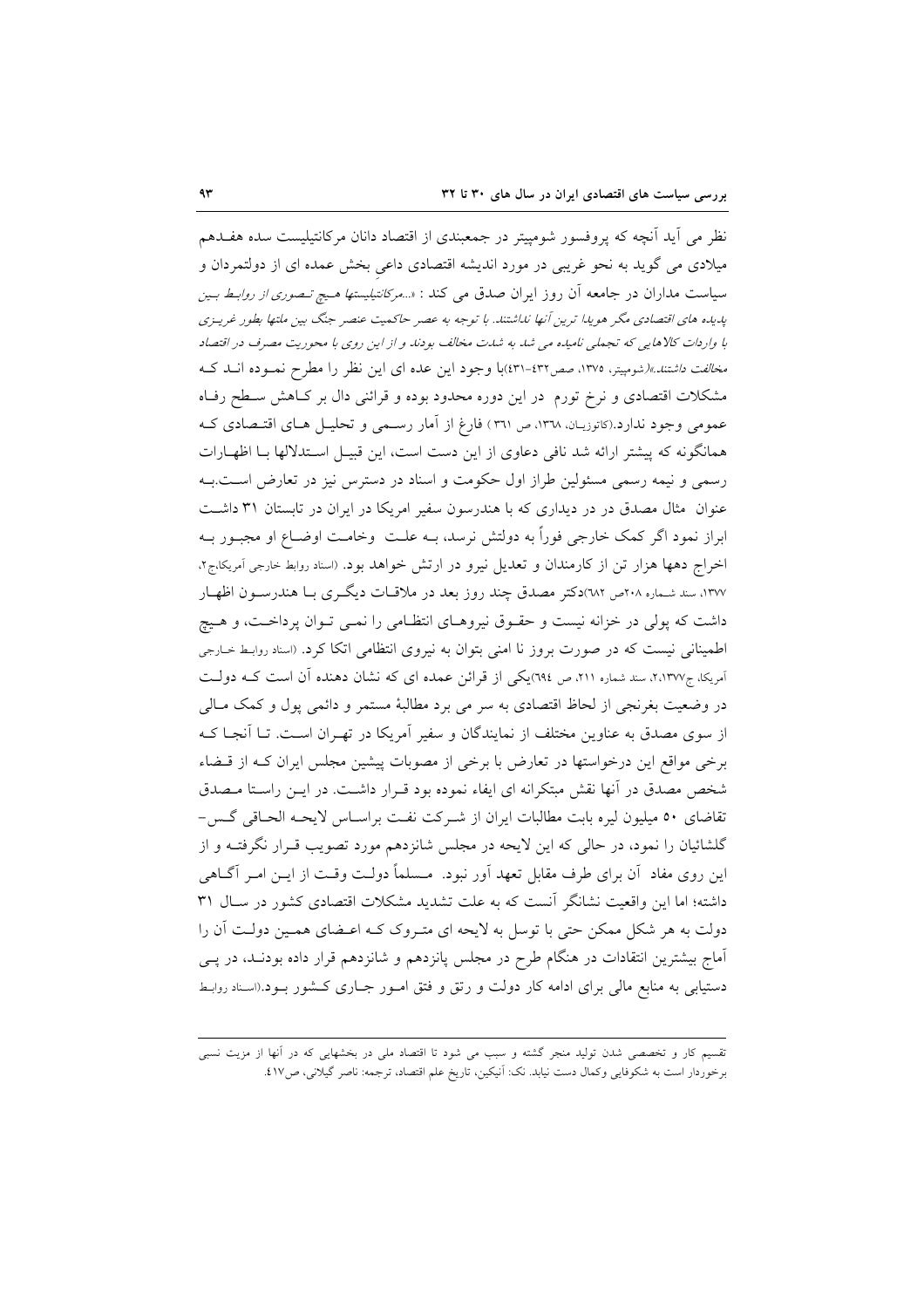خارجی امریکا، ج۲، سند شماره ۲۱۱، ۱۳۷۷،صص ۹۹۰-۹۹۱) بـر اســاس اســناد آزاد شــدهٔ وزارت خارجــه آمریکا در بسیاری از مذاکرات با نمایندگان امریکا دولت بیش از آنکه در پی حل مـسئله نفـت در راستای بدست آوردن موقعیت ممتاز برای ایران در صنعت نفت در آینده و فـراهم آوردن و قوام یافتن مناسبات بسامان در حوزه نفتی و بنا نهـادن بنیـادی مـستحکم و شـاکله ای اسـتوار برای تثبیت حقوق ایران در قراردادهای نفتی باشـد در جـستجوی حـل مـشکلات فـی الحـال اقتصادی کشور از طریق دستیابی سریع به مبالغ معتنابهی وجوه نقد برای حل کسری بودجـه بود (اسناد روابط خارجی امریکا، ج۲، اسناد شماره ۲۲۰– ۲۳۲، ۱۳۷۷،صص ۷۷٤– ۷۱۹) . بی تردید در ایسن مقطع بحران اقتصادی در تمام لایه های اجتماعی رسوخ نموده بود تا آنجا که حتی ارگانهـای دولتـی در انجام امور معمول خود همچون چاپ کتبی که سیاست های رسمی دولت را انتشار مـی داد در مضیقه بودند. در مقدمهٔ کتابی که در شرح مذاکرات دولت در ارتباط با مسئله نفت از سوی ادارهٔ دولتی انتشارات و تبلیغات در پائیز ۱۳۳۰ انتشار یافته بود آمده است: «*اداره کل انتشارات و* تبلیغات بسیار متاسف است که در اثر مشکلات و محظورات مادی و مالی که مملکت ما اینک دچیار آن است و طبعا اداره تبلیغات نیز از آسیبهای آن در امان نمانده نه تنها موفق به ادامه انتشار بحثها و سخنرانیهای مربوط به نفت نشده بلکه همین مجموعه نیز از حیث چاپ و کاغلا نقائصی دارد و بهاء گرانبی که بر روی آن گذارده شد.ه بخاطر آنست که چاپ قسمت دیگری از این اسناد را که به ناچار برای مجموعه دیگری باقی مانساه است منتــشر نم*اید مگر اینکه در کار دولت گشایش روی دهد و....* » (مقدمهٔ اسناد نفت ، ۱۳۳۰ ) سند مزبور همچنین نشان می دهد وضعیت نابسامان اقتصادی از همان ماههای آغـازین تحـریم نفتـی گریبـانگیر بخـش خصوصی و دولتی گشته بود.در همین رابطه کلاسون و ساسانپور نیز در پژوهشی که در ارتباط با سیاست های دولت برای مقابله باحذف درآمدهای نفتی از سبد بودجه کشور در مقطع ۳۰ تا ۳۲ داشته اند در عین حال که در مجموع سیاست های تطبیقی دولت برای جبران کاهش درآمد را موفق ارزیابی کرده اند بر این امر اذعان داشته اند که ازآنجـا کــه سیاســت مقابلــهٔ دولــت بــا بحران پیش آمده در داخل بر تخصیص هزینه های عمرانی به هزینه هـای جـاری و از دسـتور خارج نمودن برنامه های عمرانی و افزایش قیمتها تکیه داشت؛ با اهـداف اعـلام شـدهٔ دولـت نظیر کاهش نابرابری اجتماعی و رشد سریع صنعت در تعارض به سر می بـرد (کلاسـون و ساسـان یور،١٣٦٦، ص ٥٤

#### نتىحە

در مجموع به نظر می آید که سیاست های اقتصادی دولت که در مصوبات و لـوایح قـانونی تجلَّى مي يافت بيش از آنكه حكايت از وجود استراتژي كلان اقتـصادي و برنامـه اي مــدون و منسجم نماید به مثابـهٔ راه حـل و یاسـخی عاجـل بـه بحـران کـسری بودجـه و مـشکل تـراز پرداختهای بین المللی که دولت به شدت با آن دست به گریبان بود قابـل ارزیـابی اسـت. از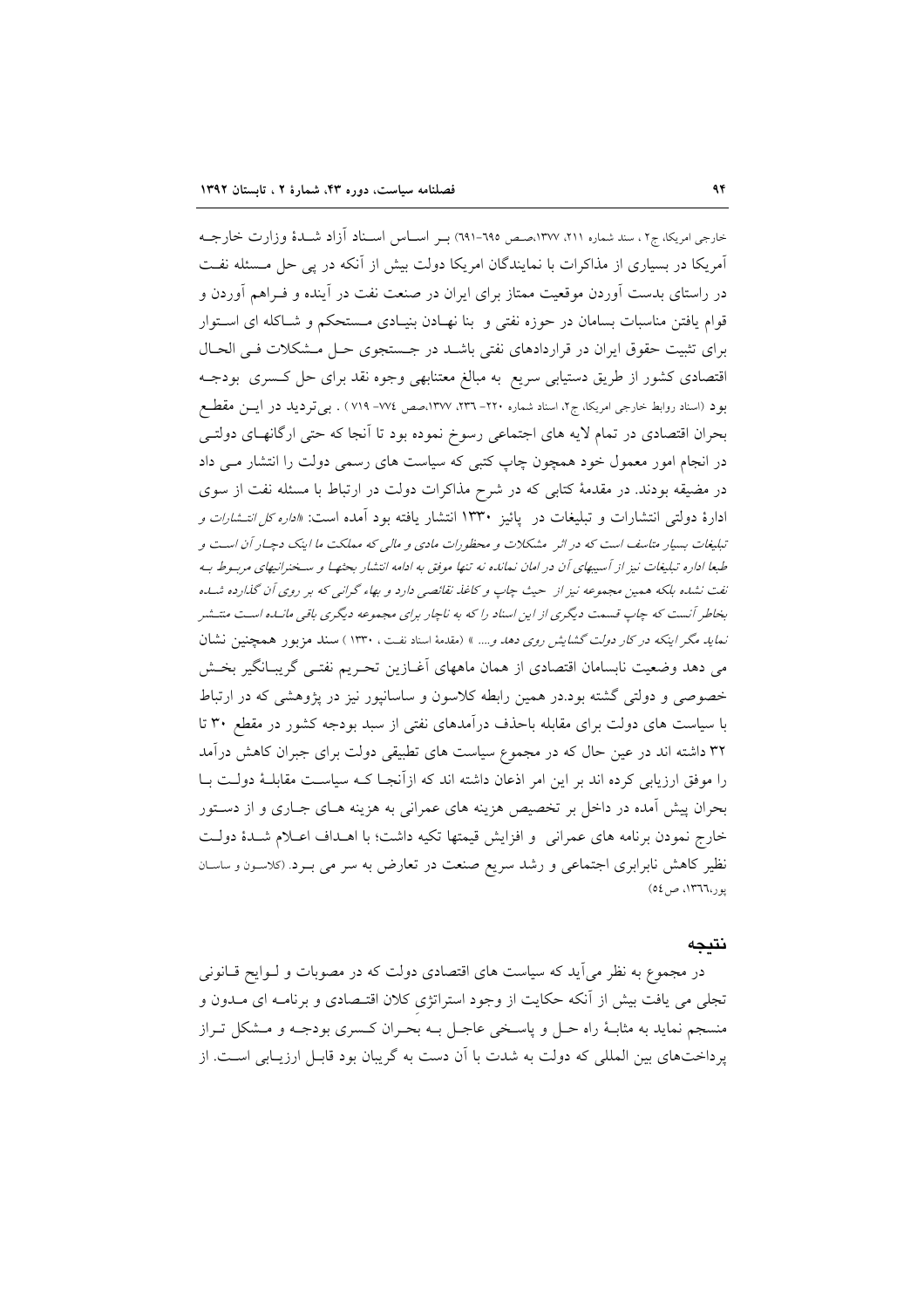این روی نمی توان بطور مشخص یک استراتژی روشن اقتصادی را در سیاست هـا و برنامـه-های این دوره مورد شناسایی قرار داد. دغدغهٔ اصلی دولت در ایـن دوره را برداخـت حقـوق معوقهٔ کارمندان دولت و دستمزد کارگران بیکار شدهٔ تاسیسات نفت جنوب تـشکیل مـی داد و تمامی سیاست های اتخاذی در این دوره را بایست در امتداد واکنش به این معضل اصلی مورد فهم قرار داد. در این مقطع شاهد اعمال سیاست هایی هستیم که به علت تعارض با یک دیگر و اثر خنثی کنندگی متقابل به هیچ روی از این امکان برخوردار نیستند که در قالب یک استراتژی مدون اقتصادی در کنار یکدیگر جای گیرند. سیاست انقباضی و ضد تورمی نظیر انتشار اوراق قرضه و سیاست انبساطی همچون افزایش انتشار اسکناس را بـه هـیچ روی نمـی تـوان داخـل کادر یک استراتژی توسعهٔ اقتصادی جای داد. چنـین سیاسـت هـای متنـاقض نمـایی تنهـا از چشماندازی، منطقی و قابل فهم جلوه می نمایند که به یگانه مخرج مـشترک آنهـا کــه افــزایش درآمدهای دولت می باشد التفات نماییم. زیرا قطب نمـای سیاسـت هـای اقتـصادی در مقطـع زمانی مذکور به سمت و سوی کاهش حداکثری هزینه ها و افزایش درآمـدهای دولـت تنظـیم گردیده بود و کلیهٔ قوانین و مقررات این دوره با لحاظ این واقعیت واجـد معنـا و غایـت مـی-گردند. به این ترتیب انتساب راهکارهایی که عنصر راهبر در آنها را تنها افزایش درآمد دولت و یافتن منابع جدید برای خزانه تشکیل میدهد به استراتژی توسعه ای که از قابلیت الهام بخشی به سیاست های اقتصادی در ادوار بعدی برخوردار است؛ را تنها میتوان محـصول تأویــل بــه عنف و تفسیر سیاست زده قلمداد نمود. این امر وقتی در کنار واقعیتهایی چون افزایش تورم، کمبود کالا و مایحتاج عمومی، توقف پروژههای عمرانی و بیکارسازیهای گسترده قـرار گیــرد تعیّن پررنگ تری می پابد.

# منابع و مآخذ:

## كتب و يايان نامه ها

۱. اَنیکین، اَ. (۱۳۵۷) **تاریخ علم اقتصاد**، ترجمه: ناصر گیلانی، چاپ اول، تهران، نشر تیرنگ . ۲. وزارت خارجه آمریکا(۱۳۷۷)ا**سناد روابط خارجی آمریکا درباره نهضت مل<sub>ی</sub> شدن نفت ایران**»، ترجمه: هوشنگ مهدوی و اصغر اندرودي، ج٢، چاپ اول، تهران، انتشارات علمي. ۳. اداره کل انتشارات و تبلیغات (۱۳۳۰) **اسناد نف**ت ، چاپ اول، تهران،چاپخانه مجلس ٤. بار، رمون (١٣٦٧)ا**قتصاد سیاسی**، ترجمه: منوچهر فرهنگ، ج٢، چاپ اول، تهران،انتشارات سروش . ۵. تفضلی، دکتر فریدون (١٣٦٦) اقتصاد کلان؛ نظریه ها و سیاستهای اقتصادی، چاپ دوم، تهران، نشر نی. ٦. جمالزاده، محمد على (١٣٧٢)، **گنج شايگان يا اوضاع اقتصادي ايران** چاپ سوم، تهران، كتاب تهران . ۷. خامه ای، انور،(۱۳<mark>٦۹) اقتصاد بدون نفت</mark> ، چاپ اول، تهران، شرکت سهامی انتشار. ۸ داب ، موریس (۱۳۸۱)، **تئوریهای ارزش و توزیع از زمان آدام اسمیت**، ترجمه: حبیب ا… تیموری، چاپ اول، تهران،نشر

۹. رهبری علاف، مسعود(۱۳۸۲)، ا**ثر نفت برتراز تجاری ایران**، پایان نامه کارشناسی ارشد اقتصاد انرژی، دانشگاه تهران .